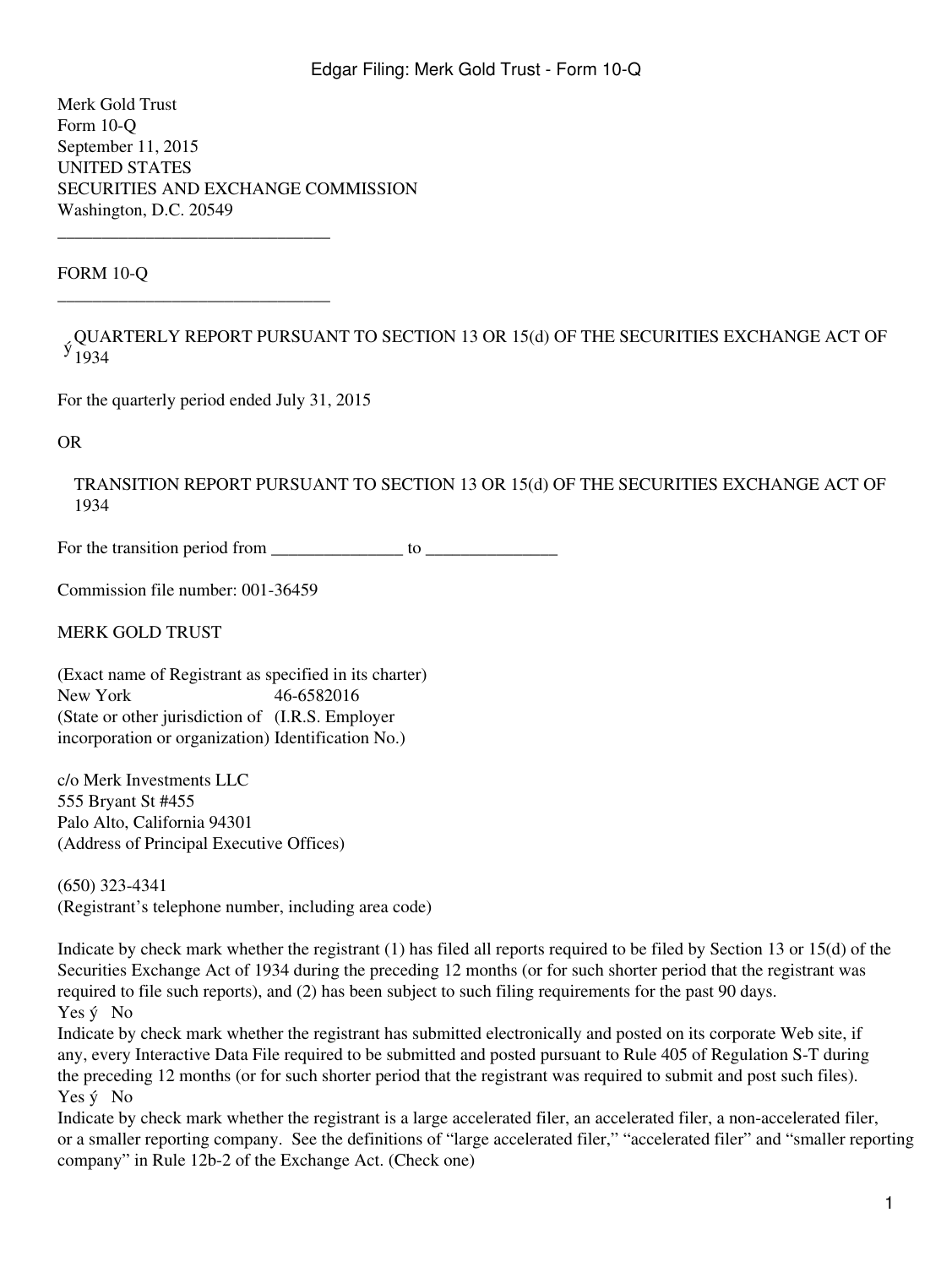Large Accelerated Filer Accelerated Filer Non-Accelerated Filer ý Smaller reporting company (Do not check if a smaller reporting company)

Indicate by checkmark whether the registrant is a shell company (as defined in Rule 12b-2 of the Exchange Act). Yes No ý As of July 31, 2015, the issuer had 5,762,437 shares outstanding.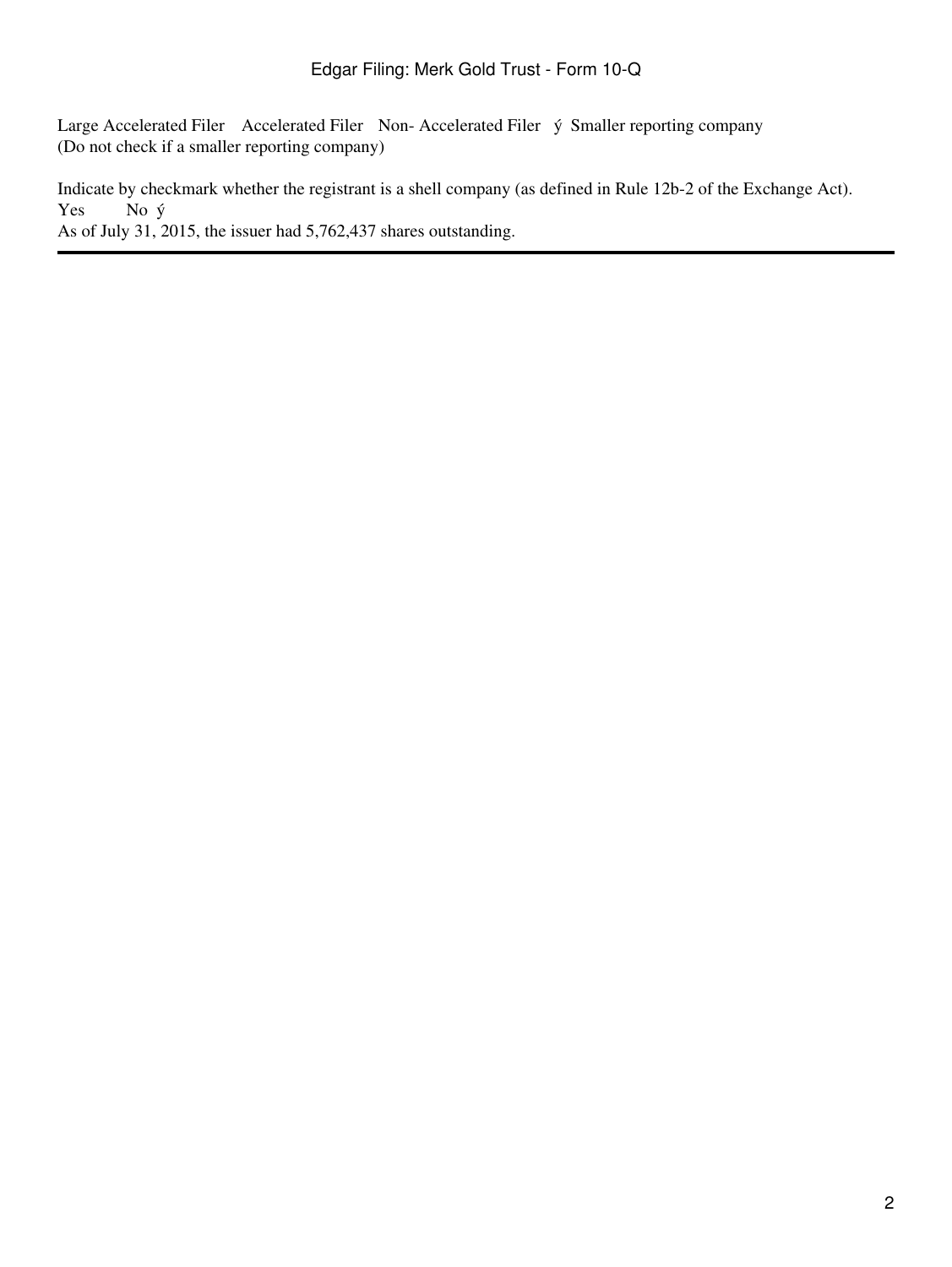# MERK GOLD TRUST

## <span id="page-2-0"></span>TABLE OF CONTENTS

# [PART I - FINANCIAL INFORMATION](#page-3-0)

|         | PART I - FINANCIAL INFORMATION                                                             |    |
|---------|--------------------------------------------------------------------------------------------|----|
| Item 1. | <b>Financial Statements (Unaudited)</b>                                                    |    |
|         | Unaudited Statements of Assets and Liabilities at July 31, 2015                            |    |
|         | Unaudited Statements of Operations for the Three Months and Six Months ended July 31, 2015 |    |
|         | Unaudited Statements of Changes in Net Assets for the Six Months ended July 31, 2015       |    |
|         | Unaudited Financial Highlights for the Three Months and Six Months ended July 31, 2015     |    |
|         | Unaudited Schedules of Investments at July 31, 2015                                        |    |
|         | Notes to the Unaudited Financial Statements                                                |    |
|         | <b>Cautionary Note Regarding Forward-Looking Statements</b>                                | 10 |
| Item 2. | Management's Discussion and Analysis of Financial Condition and Results of Operations      | 10 |
| Item 3. | <b>Ouantitative and Oualitative Disclosures About Market Risk</b>                          | 13 |
| Item 4. | <b>Controls and Procedures</b>                                                             | 14 |
|         |                                                                                            |    |

# [PART II - OTHER INFORMATION](#page-24-1)

| Item 1.  | <u>Legal Proceedings</u>                                    | 14 |
|----------|-------------------------------------------------------------|----|
| Item 1A. | <b>Risk Factors</b>                                         | 14 |
| Item 2.  | Unregistered Sales of Equity Securities and Use of Proceeds | 14 |
| Item 3.  | <b>Defaults Upon Senior Securities</b>                      | 15 |
| Item 4.  | <b>Mine Safety Disclosures</b>                              | 15 |
| Item 5.  | <b>Other Information</b>                                    | 15 |
| Item 6.  | <b>Exhibits</b>                                             | 15 |

# **[SIGNATURES](#page-27-0)**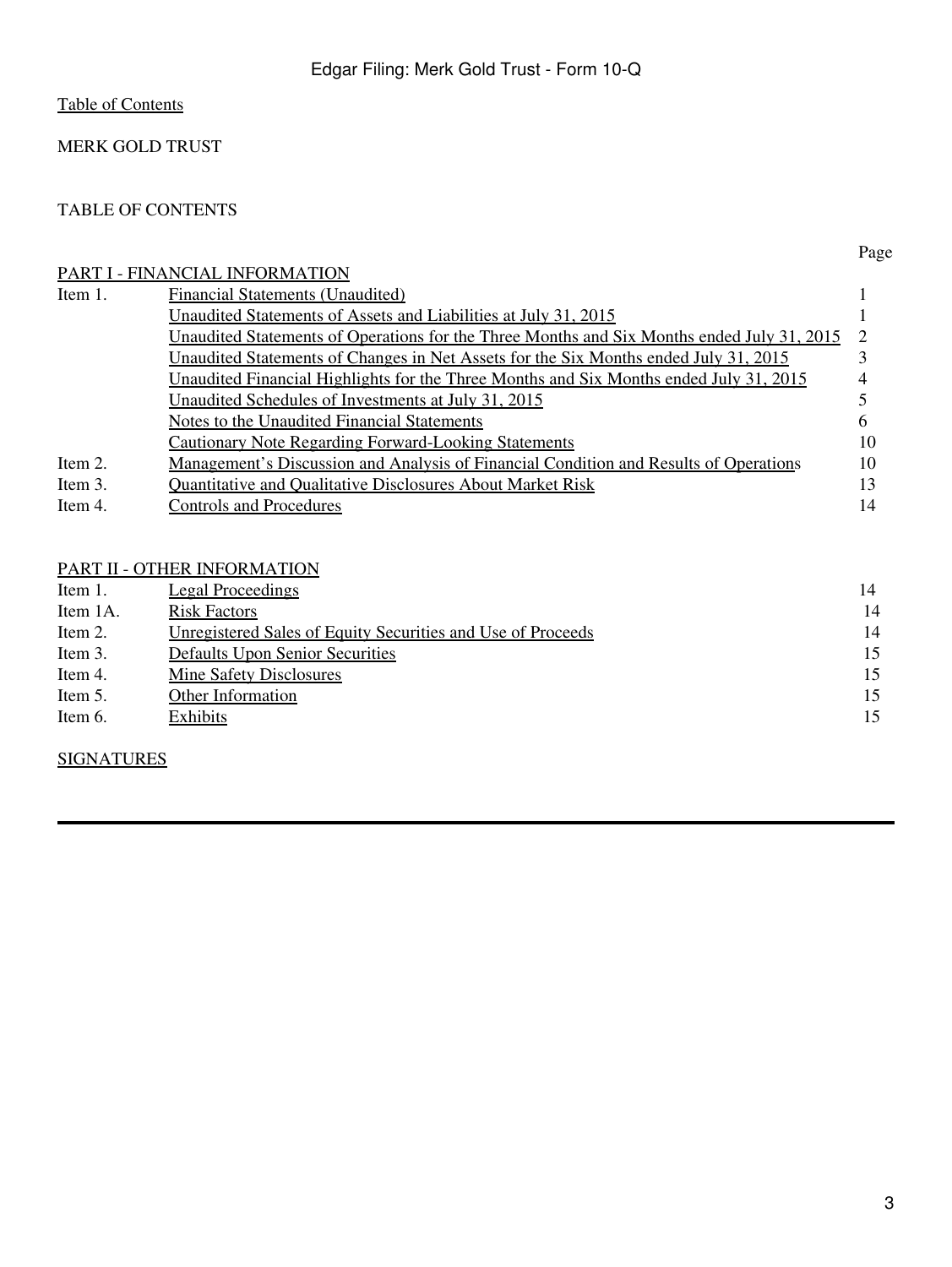#### <span id="page-3-0"></span>PART I - FINANCIAL INFORMATION

<span id="page-3-1"></span>Item 1. Financial Statements (Unaudited)

Merk Gold Trust

<span id="page-3-2"></span>Statements of Assets and Liabilities

|                                                                                                                            | July 31,<br>2015<br>(unaudited)                  | January 31,<br>2015                 |
|----------------------------------------------------------------------------------------------------------------------------|--------------------------------------------------|-------------------------------------|
| Assets<br>Investments in gold<br>bullion (cost: \$<br>72,467,926 and \$<br>65,938,882,<br>respectively)                    | \$62,987,484 \$64,750,586                        |                                     |
| Receivable from capital<br>shares sold<br><b>Total Assets</b>                                                              | 62,987,484                                       | 20,597<br>64,771,183                |
| Liabilities<br>Sponsor's fee payable<br><b>Total Liabilities</b><br><b>Net Assets</b>                                      | 4<br>$\overline{4}$<br>\$62,987,480 \$64,750,583 | 20,600<br>20,600                    |
| Net Assets Consist of:<br>Paid-in-capital<br>Accumulated net<br>investment loss<br>Accumulated net<br>realized gain (loss) | \$72,962,117<br>(277, 420)<br>(216,775)          | \$66,087,586<br>(154, 685)<br>5,978 |
| Unrealized appreciation<br>(depreciation) on<br>investment in gold<br>bullion                                              | (9,480,442)<br>\$62,987,480 \$64,750,583         | (1, 188, 296)                       |
| Shares issued and<br>outstanding (no par<br>value; unlimited shares<br>authorized)                                         | 5,762,437                                        | 5,152,630                           |
| Net asset value per<br>share                                                                                               | \$10.93                                          | \$12.57                             |

See notes to unaudited financial statements.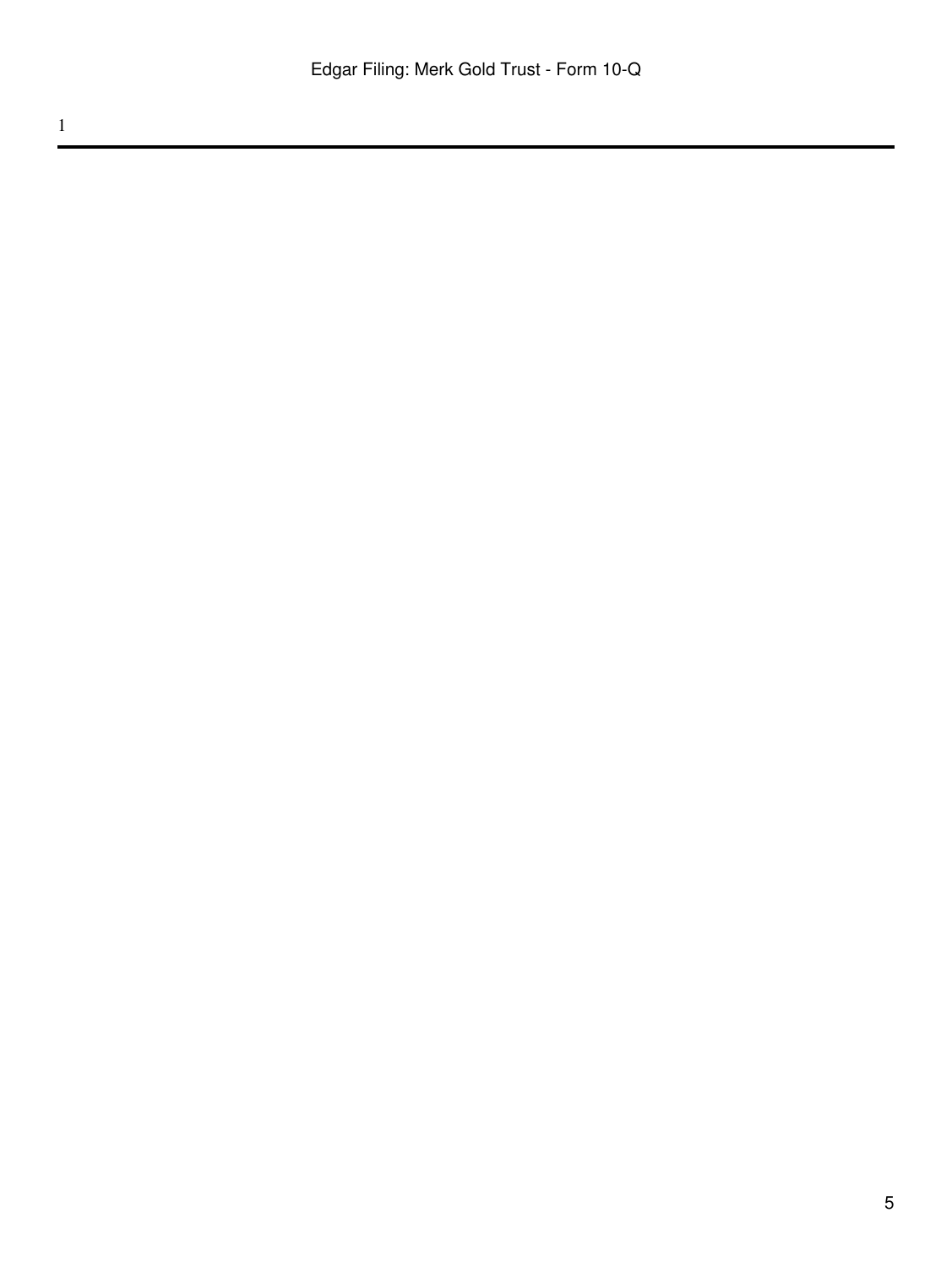## [Table of Contents](#page-2-0) Merk Gold Trust

# <span id="page-5-0"></span>Statements of Operations (Unaudited)

|                                                            | Three<br>Months<br>ended<br>July 31,<br>2015 | Six Months<br>ended<br>July $31$ ,<br>2015 | For the<br>period<br>May 6,<br>$2014*$<br>to July $31$ ,<br>2014 |
|------------------------------------------------------------|----------------------------------------------|--------------------------------------------|------------------------------------------------------------------|
| <b>Expenses</b>                                            |                                              |                                            |                                                                  |
| Sponsor's fees                                             | \$61,286                                     | \$122,735                                  | \$37,406                                                         |
| Total expenses                                             | 61,286                                       | 122,735                                    | 37,406                                                           |
| Net investment loss                                        | (61, 286)                                    | (122, 735)<br>$\lambda$                    | (37, 406)                                                        |
| Net Realized and Unrealized Gain (Loss)                    |                                              |                                            |                                                                  |
| Net realized gain (loss) from gold bullion distributed for |                                              |                                            |                                                                  |
| redemptions                                                | (1,179)                                      | (222, 753)<br>$\lambda$                    | 636                                                              |
| Net change in unrealized appreciation (depreciation) on    |                                              |                                            |                                                                  |
| investments in gold bullion                                |                                              | $(4,378,839)$ $(8,292,146)$ $(186,587)$    |                                                                  |
| Net realized and unrealized gain (loss) from operations    |                                              | $(4,380,018)$ $(8,514,899)$                | (185, 951)                                                       |
| Net Decrease in Net Assets resulting from operations       |                                              | \$(4,441,304) \$(8,637,634) \$(223,357)    |                                                                  |
|                                                            |                                              |                                            |                                                                  |

\* Commencement of operations

See notes to unaudited financial statements.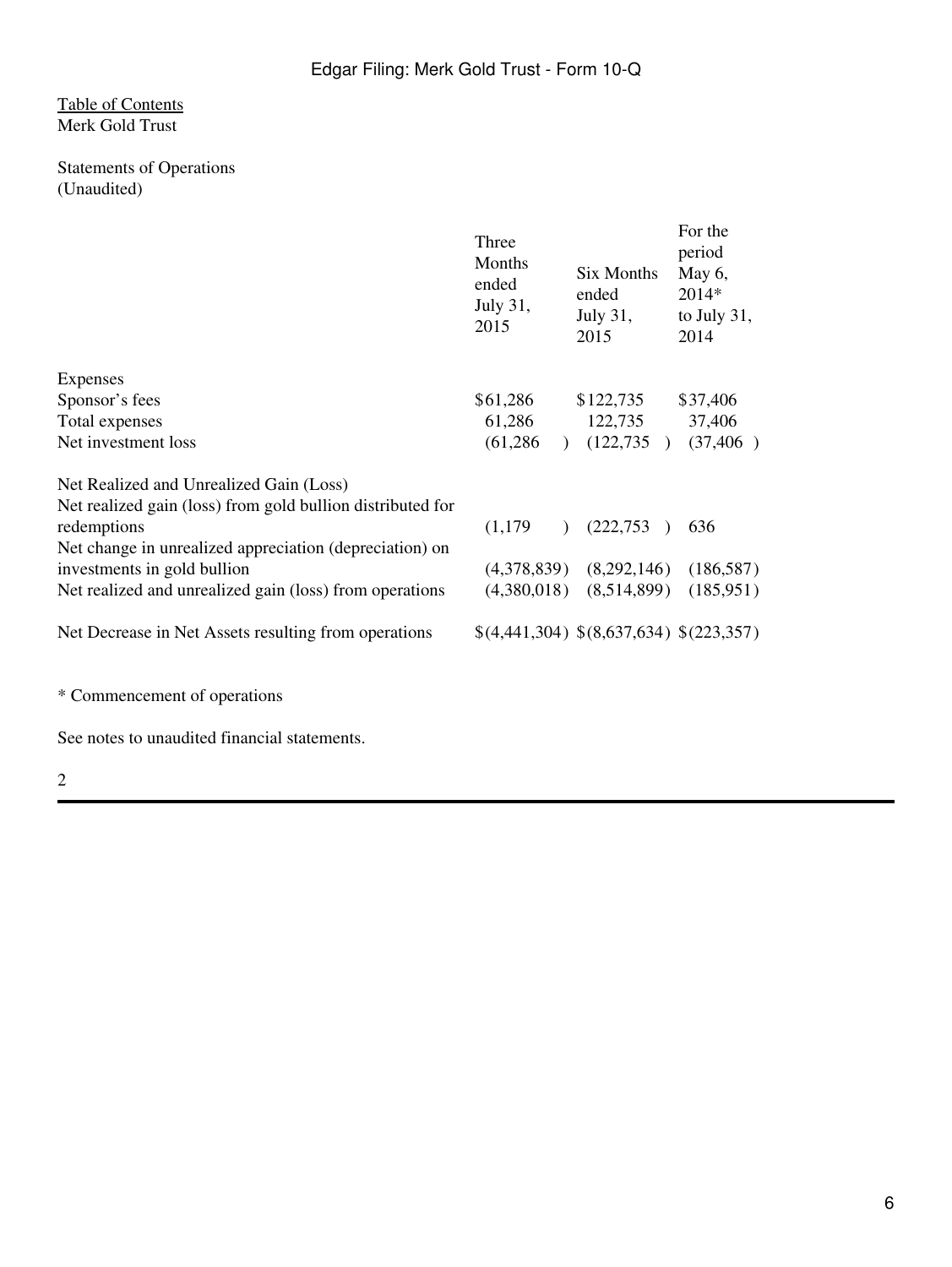# [Table of Contents](#page-2-0) Merk Gold Trust

<span id="page-6-0"></span>Statements of Changes in Net Assets

|                                                                                     |              | For the      |
|-------------------------------------------------------------------------------------|--------------|--------------|
|                                                                                     | Six Months   | period       |
|                                                                                     | ended        | May $6$ ,    |
|                                                                                     | July 31,     | $2014*$      |
|                                                                                     | 2015         | to January   |
|                                                                                     | (unaudited)  | 31, 2015     |
| Net Assets - beginning of period                                                    | \$64,750,583 | \$1,306,250  |
| Creations                                                                           | 10,491,166   | 65,559,010   |
| Redemptions                                                                         | (3,616,635)  | (777, 674)   |
| Net Investment loss                                                                 | (122, 735)   | (154, 685)   |
| Net realized gain (loss) from gold bullion distributed for redemptions              | (222, 753)   | 5,978        |
| Net change in unrealized appreciation (depreciation) on investments in gold bullion | (8,292,146)  | (1,188,296)  |
| Net Assets - end of period                                                          | \$62,987,480 | \$64,750,583 |

\* Commencement of operations

See notes to unaudited financial statements.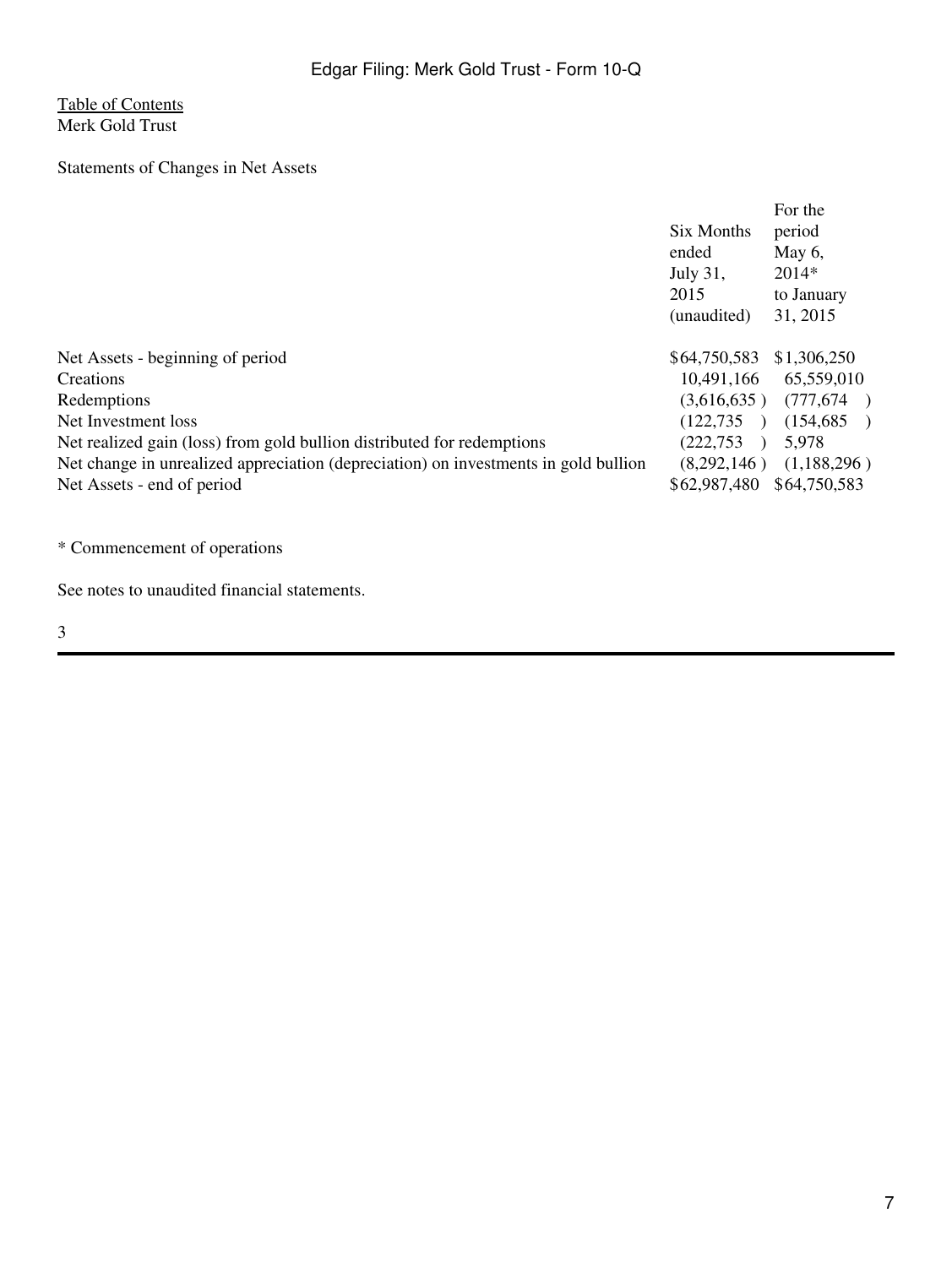# [Table of Contents](#page-2-0) Merk Gold Trust

# <span id="page-7-0"></span>Financial Highlights

Per Share Performance (for a share outstanding throughout each period)

|                                                                           | Three<br>Months<br>ended<br>July 31,<br>2015<br>(unaudited) | Six Months Period<br>ended<br>July 31,<br>2015<br>(unaudited) 2014 | For the<br>May 6,<br>2014*<br>to July $31$ ,<br>(unaudited) |
|---------------------------------------------------------------------------|-------------------------------------------------------------|--------------------------------------------------------------------|-------------------------------------------------------------|
| Net asset value per share, beginning of period                            | \$11.76                                                     | \$12.57                                                            | \$13.06                                                     |
| Net investment loss <sup>(a)</sup>                                        | (0.01)                                                      | (0.02)                                                             | (0.01)                                                      |
| Net realized and unrealized gain (loss) on investments in gold<br>bullion | (0.82)                                                      | (1.62)                                                             | (0.21)                                                      |
| Net change in net assets resulting from operations                        | (0.83)                                                      | (1.64)                                                             | (0.22)                                                      |
| Net asset value per share, end of period                                  | \$10.93                                                     | \$10.93                                                            | \$12.84                                                     |
| Total return, at net asset value <sup>(b)</sup>                           | $(7.06)\%$                                                  | $(13.05)\%$                                                        | $(1.68)\%$                                                  |
| Ratio to average net assets <sup>(c)</sup>                                |                                                             |                                                                    |                                                             |
| Net investment loss                                                       | $(0.40)\%$                                                  | $(0.40)\%$                                                         | $(0.40)\%$                                                  |
| Net expenses                                                              | 0.40%                                                       | 0.40%                                                              | 0.40%                                                       |
| (a) Calculated using average shares outstanding                           |                                                             |                                                                    |                                                             |
| (b) Not annualized                                                        |                                                             |                                                                    |                                                             |
| (c) Annualized                                                            |                                                             |                                                                    |                                                             |
| * Commencement of Operations                                              |                                                             |                                                                    |                                                             |
| See notes to unaudited financial statements.                              |                                                             |                                                                    |                                                             |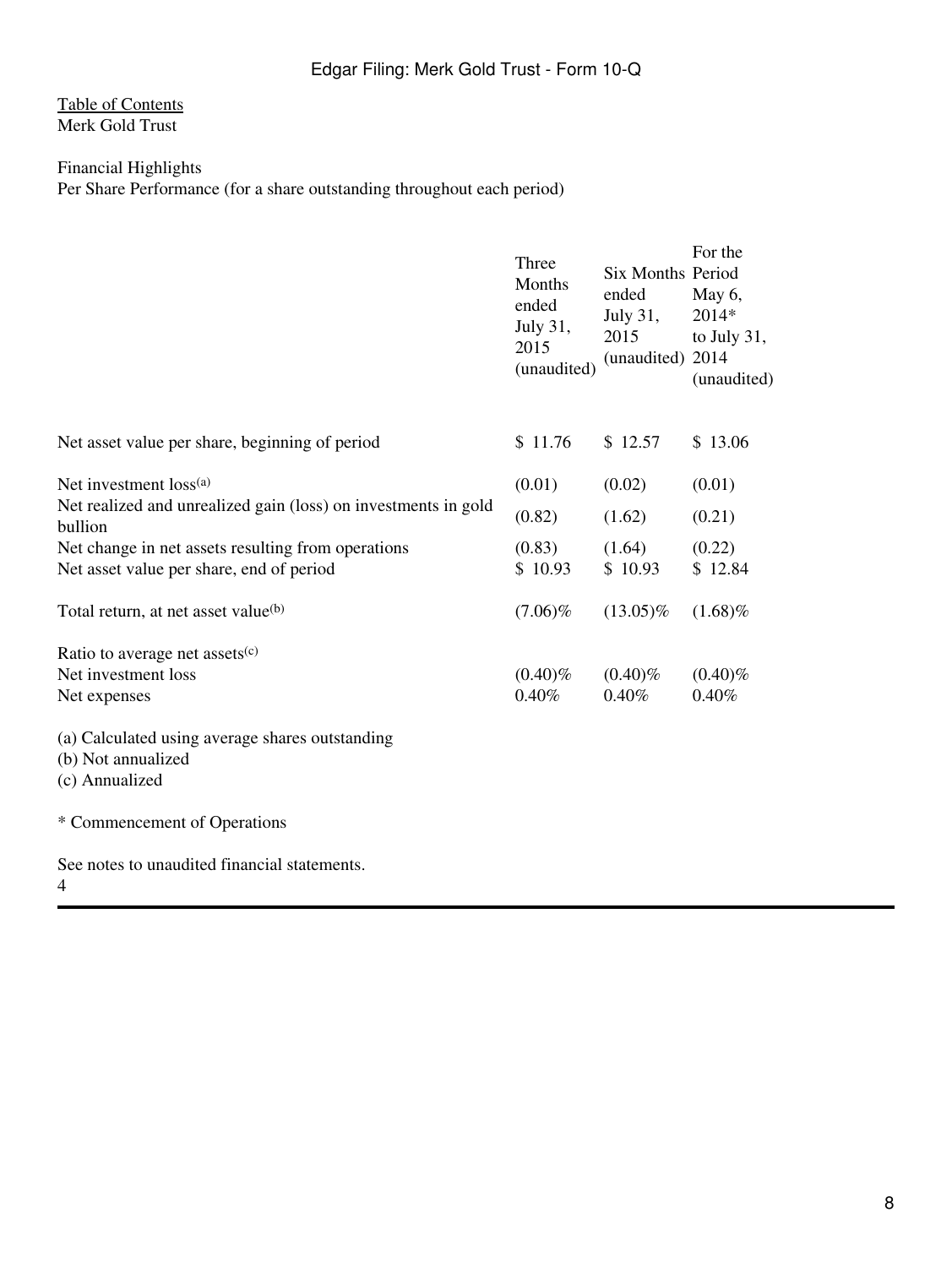<span id="page-8-0"></span>Merk Gold Trust Schedules of Investments

July 31, 2015 (Unaudited)

|                                       | Fine Ounces | Cost         | Fair Value   | $\%$ of Net<br><b>Assets</b> |
|---------------------------------------|-------------|--------------|--------------|------------------------------|
| Gold Bullion                          | 57.345      | \$72,467,926 | \$62,987,484 | $100.00\%$                   |
| <b>Total Investments</b>              |             | \$72,467,926 | \$62,987,484 | $100.00\%$                   |
| Liabilities in excess of other assets |             |              | (4)          | $0.00\%$ <sup>(a)</sup>      |
| Net Assets                            |             |              | \$62,987,480 | 100.00%                      |

January 31, 2015

|                                       | Fine Ounces | Cost         | Fair Value   | $\%$ of Net<br>Assets   |
|---------------------------------------|-------------|--------------|--------------|-------------------------|
| Gold Bullion                          | 51.379      | \$65,938,882 | \$64,750,586 | $100.00\%$              |
| <b>Total Investments</b>              |             | \$65,938,882 | \$64,750,586 | $100.00\%$              |
| Liabilities in excess of other assets |             |              | (3)          | $0.00\%$ <sup>(a)</sup> |
| Net Assets                            |             |              | \$64,750,583 | $100.00\%$              |

(a) Amount is less than 0.005%

See notes to unaudited financial statements.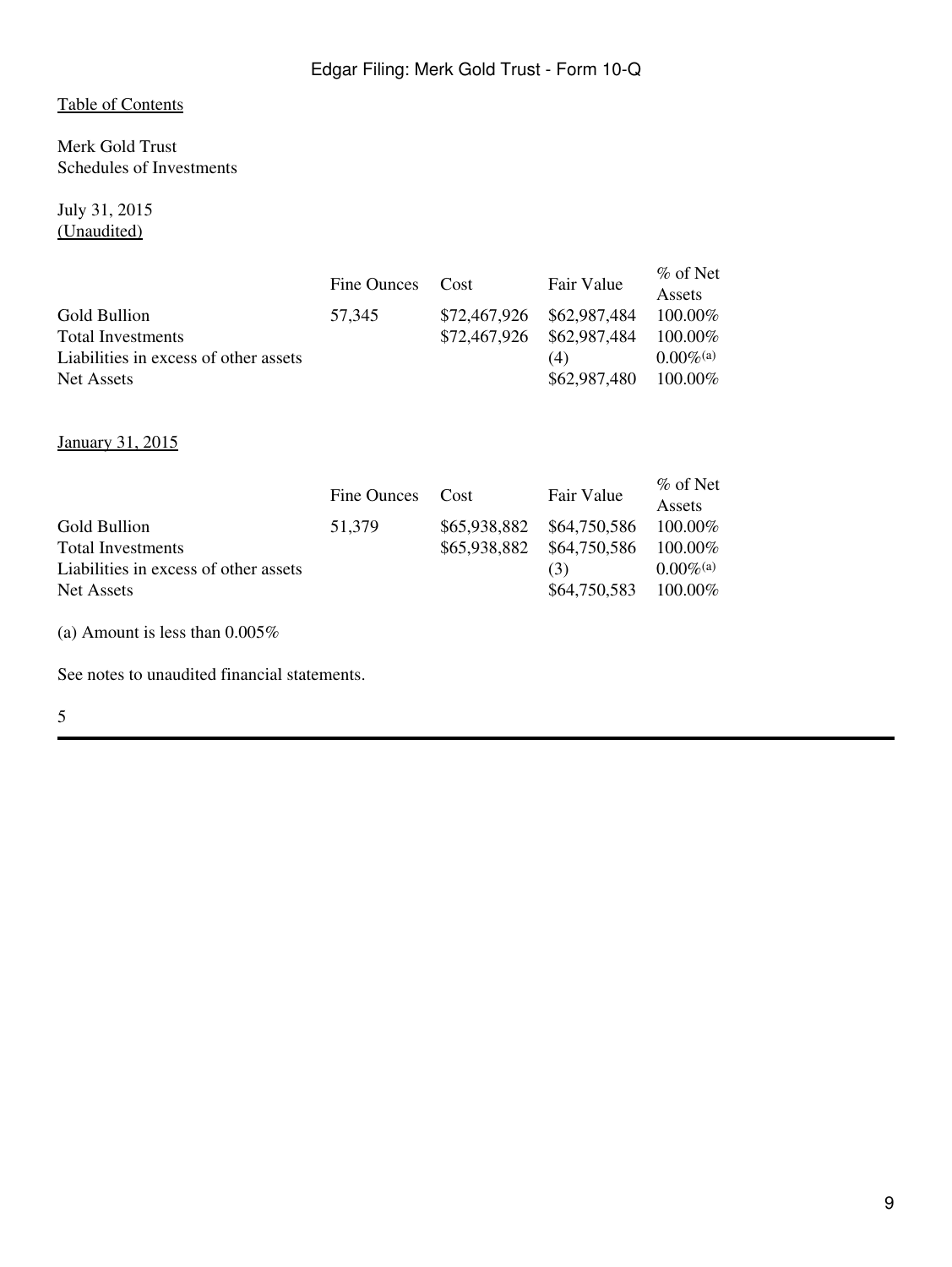Merk Gold Trust

<span id="page-9-0"></span>Notes to Unaudited Financial Statements

# 1. ORGANIZATION

The Merk Gold Trust (the "Trust") is an investment trust formed on May 6, 2014 under New York law pursuant to a depository trust agreement. After consideration of Financial Accounting Standards Topic 946, Merk Investments LLC (the "Sponsor") has concluded the Trust meets the fundamental characteristics of an investment company. In addition, while the Trust does not currently possess all of the typical characteristics of an investment company, it believes its activities are consistent with those of an investment company and will therefore apply the guidance in Financial Accounting Standards Topic 946, including disclosure of the financial support contractually required to be provided by an investment company to any of its investees. The Sponsor is responsible for, among other things, overseeing the performance of The Bank of New York Mellon (the "Trustee") and the Trust's principal service providers, including the preparation of financial statements. The Trustee is responsible for the day-to-day administration of the Trust. Virtu Financial, also known as the Lead Market Maker, was the Initial Purchaser and contributed 1,000 ounces of Gold in exchange for 100,000 shares on May 6, 2014. At contribution, the value of the gold deposited with the Trust was based on the price of an ounce of Gold of \$1,306.25. The Initial Purchaser is not affiliated with the Sponsor or the Trustee.

The Trust's primary objective is to provide investors with an opportunity to invest in gold through the shares and be able to take delivery of physical gold bullion and gold coins (physical gold) in exchange for their shares. The Trust's secondary objective is for the shares to reflect the performance of the price of gold less the expenses of the Trust's operations. The Trust is not actively managed.

These financial statements should be read in conjunction with the financial statements and notes thereto included in the Trust's Annual Report on Form 10-K for the fiscal year end January 31, 2015.

## 2. SIGNIFICANT ACCOUNTING POLICIES

In preparing financial statements in conformity with accounting principles generally accepted in the United States of America ("GAAP"), management makes estimates and assumptions that affect the reported amounts of assets, liabilities and disclosures of contingent assets and liabilities at the date of the financial statements, as well as the reported amount of revenue and expenses reported during the period. Actual results could differ from these estimates.

The accompanying unaudited financial statements were prepared in accordance with GAAP for interim financial information and with the instructions for the Form 10-Q and the rules and regulations of the United States Securities and Exchange Commission. In the opinion of the Trust's management, all adjustments (which consists of normal recurring adjustments) necessary to present fairly the financial position and the results of operations, as presented, have been made.

The following is a summary of significant accounting policies followed by the Trust.

2.1. Valuation of Gold

FASB Accounting Standards Codification 820, "Fair Value Measurements and Disclosures" ("ASC 820"), provides a single definition of fair value, a hierarchy for measuring fair value and expanded disclosures about fair value adjustments.

Various inputs are used in determining the fair value of the Trust's assets or liabilities. These inputs are categorized into three broad levels. Level 1 includes unadjusted prices in active markets for identical assets or liabilities. Level 2 includes other significant observable market based inputs (including prices for similar securities, interest rates, prepayment speed, and credit risk). Level 3 includes unobservable inputs, which may include management's own assumptions in determining the fair value of investments. The Trust does not hold any derivative instruments, and its assets only consist of allocated gold bullion and gold receivable; representing gold covered by contractually binding orders for the creation of Shares where the gold has not yet been transferred to the Trust's account and, from time to time, cash, which is used to pay expenses.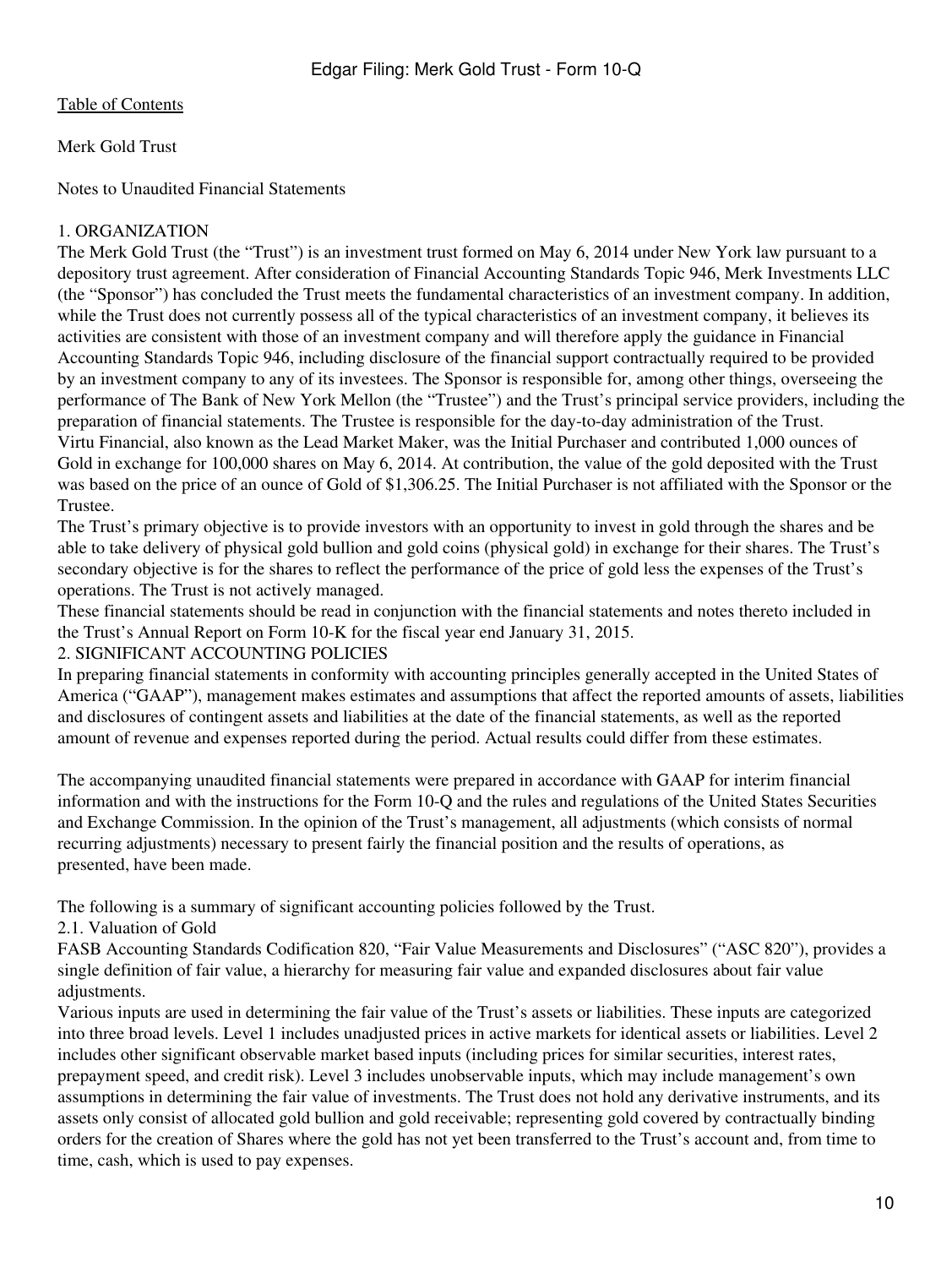# Edgar Filing: Merk Gold Trust - Form 10-Q

The following table summarizes the inputs used as of July 31, 2015 in determining the Trust's investments at fair value for purposes of ASC 820:

Level 1 2 Level 3 Investment in Gold \$62,987,484 \$ - \$ - Total \$62,987,484 \$ - \$ -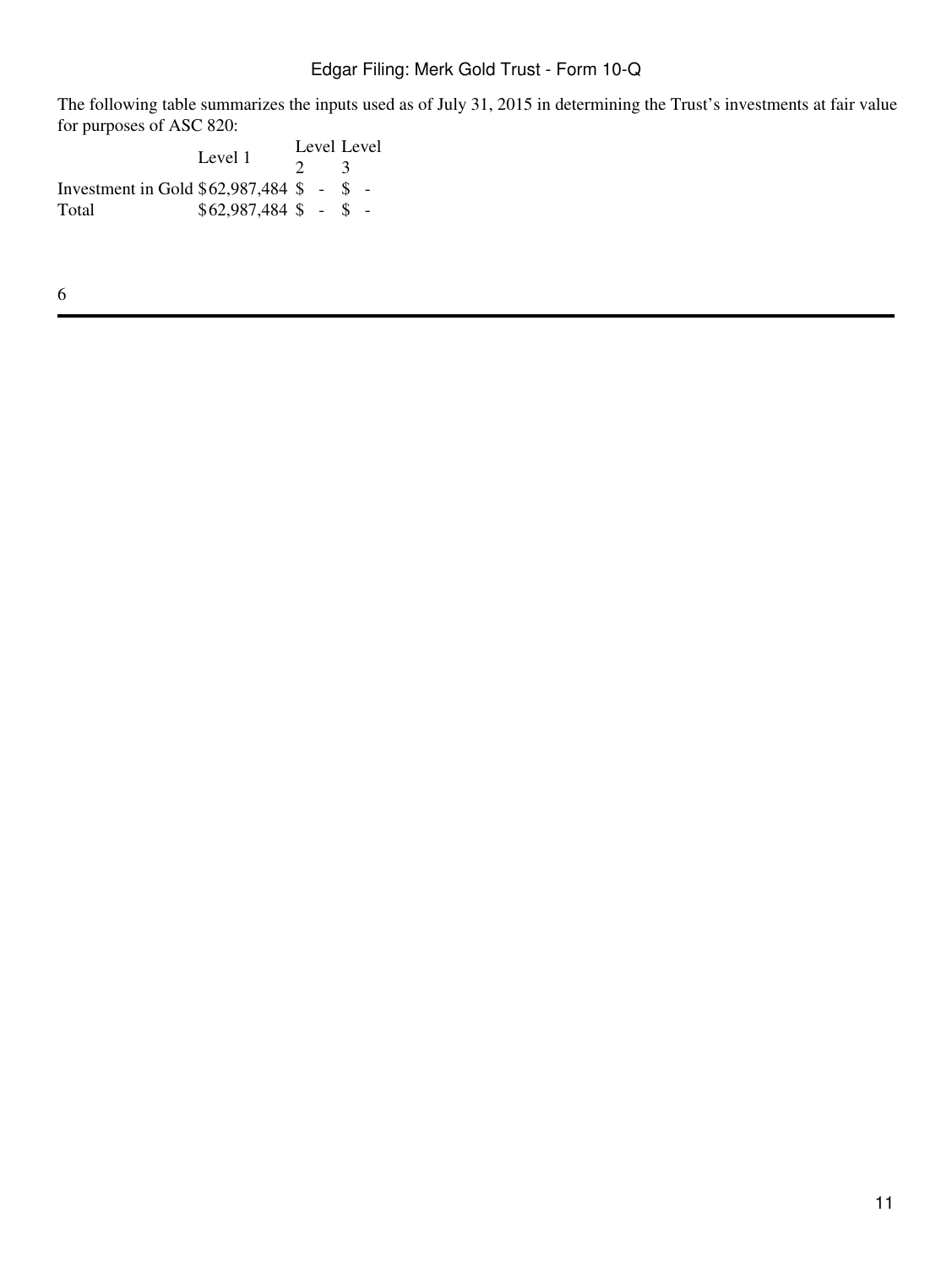The following table summarizes the inputs used as of January 31, 2015 in determining the Trust's investments at fair value for purposes of ASC 820:

Level 1  $\gamma$ Level 3 Investment in Gold \$64,750,586 \$ - \$ - Total  $$64,750,586$  \$ - \$ -

London Gold Delivery Bars are held by JPMorgan Chase Bank, N.A. (the "Custodian"), on behalf of the Trust, at the London, United Kingdom vaulting premises. All gold is valued based on its Fine Ounce content, calculated by multiplying the weight of gold by its purity; the same methodology is applied independent of the type of gold held by the Trust; similarly, the value of up to 430 Fine Ounces of unallocated gold the Trust may hold is calculated by multiplying the number of Fine Ounces with the price of gold determined by the Trustee as follows. The Trustee values the gold held by the Trust on the basis of the price of a Fine Ounce as set by the afternoon session of the twice daily fix of the price of a Fine Ounce which starts at 3:00 PM London, England time and is performed by the five members of the London gold fix and is therefore classified as Level 1. There were no transfers between levels during the period.

On March 20, 2015, the LBMA Gold Price, which is determined twice daily by the ICE Benchmark Administration as an independent third-party administrator, replaced the London Gold Fix. As a result, the Sponsor now uses the LBMA Gold Price to determine the net asset value of the Trust. All other valuation mechanics remain unchanged. On each business day, as soon as practicable after 4:00pm (New York time), the net asset value of the Trust is obtained by subtracting all accrued fees, expenses and other liabilities of the Trust from the fair value of the gold held by the Trust and other assets of the Trust. The result is the net asset value of the Trust. The Trustee computes the net asset value per share by dividing the net assets of the Trust by the number of the shares outstanding on the date the computation is made.

#### 2.2. Expenses

The Trustee issues shares to pay the Sponsor's fee; the Sponsor pays the Trust's ordinary expenses. The net asset value of the Trust is used to compute the Sponsor's fee, and the Trustee subtracts from the net asset value of the Trust the amount of accrued Sponsor's fee. To the extent the Trust issues additional shares to pay the Sponsor's fee or sells gold to cover expenses or liabilities, the amount of gold represented by each share will decrease. New deposits of gold, received in exchange for new shares issued by the Trust, would not reverse this trend.

2.3. Creations & Redemptions of Shares

Shares are issued and redeemed by the Trust in blocks of 50,000 shares called "Baskets" in exchange for gold from certain registered broker-dealers or other securities market participants ("Authorized Participants"). Investors that are not Authorized Participants may also take delivery of physical gold in exchange for their shares ("Delivery Applicants"). Authorized Participants

The Trust issues and redeems Baskets only to Authorized Participants. The creation and redemption of Baskets will only be made in exchange for the delivery to the Trust or the distribution by the Trust of the amount of gold represented by the Baskets being created or redeemed, the amount of which will be based on the combined Fine Ounces represented by the number of shares included in the Baskets being created or redeemed determined on the day the order to create or redeem Baskets is properly received.

Orders to create and redeem Baskets may be placed only by Authorized Participants. An Authorized Participant must: (1) be a registered broker-dealer or other securities market participant, such as a bank or other financial institution, which, but for an exclusion from registration, would be required to register as a broker-dealer to engage in securities transactions, (2) be a participant in DTC, and (3) must have an agreement with the Custodian establishing an unallocated account in London or have an existing unallocated account meeting the standards described herein. To become an Authorized Participant, a person must enter into an Authorized Participant Agreement with the Sponsor and the Trustee. The Authorized Participant Agreement provides the procedures for the creation and redemption of Baskets and for the delivery of the gold required for such creations and redemptions. The Authorized Participant Agreement and the related procedures attached thereto may be amended by the Trustee and the Sponsor, without the consent of any investor or Authorized Participant. A transaction fee of \$500 will be assessed on all creation and redemption transactions. Multiple Baskets may be created on the same day, provided each Basket meets the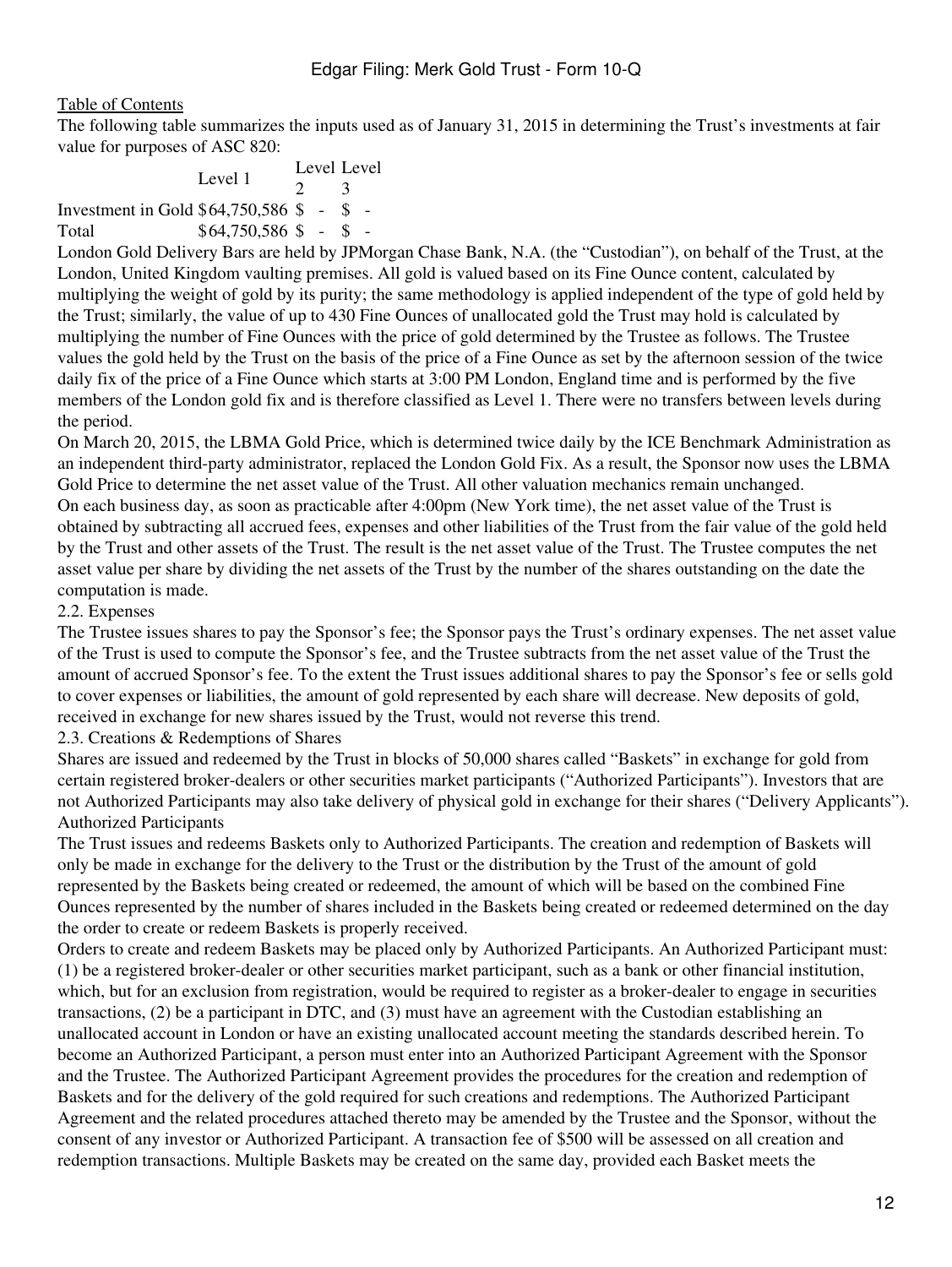# Edgar Filing: Merk Gold Trust - Form 10-Q

requirements described below and that the Custodian is able to allocate gold to the Trust Allocated Account such that the Trust Unallocated Account holds no more than 430 Fine Ounces of gold at the close of a business day. Authorized Participants who make deposits with the Trust in exchange for Baskets will receive no fees, commissions or other form of compensation or inducement of any kind from either the Sponsor or the Trust, and no such person has any obligation or responsibility to the Sponsor or the Trust to effect any sale or resale of shares. 7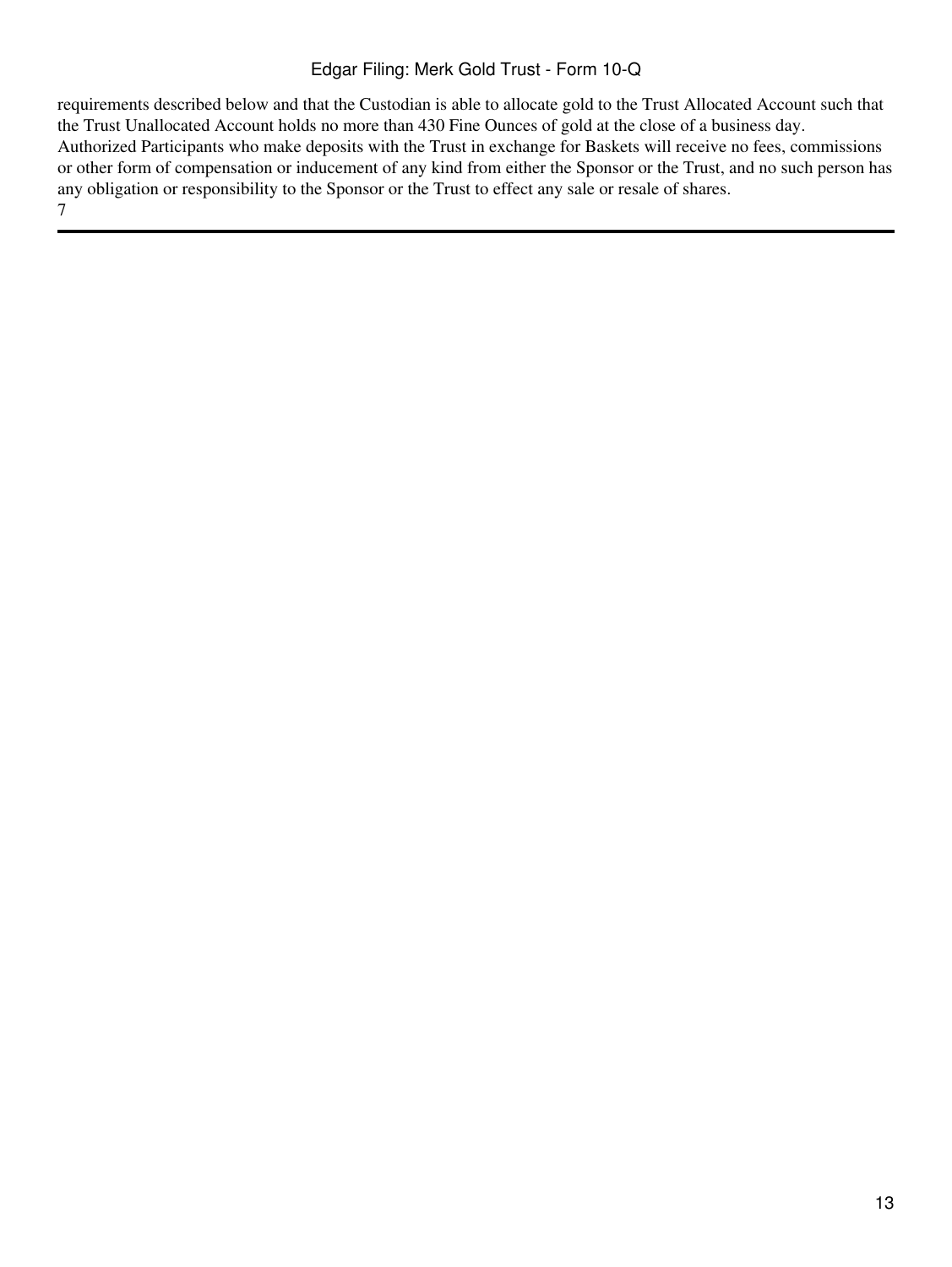# Delivery Applicants

In exchange for its shares and payment of a processing fee, a Delivery Applicant will be entitled to one or more bars or coins of physical gold having approximately the total Fine Ounces represented by the shares on the day on which the Delivery Applicant's broker-dealer submits his or her shares to the Trust in exchange for physical gold ("Share Submission Day"). As it is unlikely that the total Fine Ounces of physical gold will exactly correspond to the Fine Ounces represented by a specific number of shares, a Delivery Applicant will likely receive some cash representing the net sale proceeds of any excess Fine Ounces (the "Cash Proceeds"). To minimize the Cash Proceeds of any exchange, the delivery application requires that the number of shares submitted closely correspond in Fine Ounces to the Fine Ounces of physical gold that is held or that is to be acquired by the Trust for which the delivery is sought. Share submissions are processed in the order approved.

Shares Amount

Changes in the shares for the period ending July 31, 2015 are as follows:

| Shares, beginning of period at January 31, 2015 |         | 5,152,630 \$66,087,586    |
|-------------------------------------------------|---------|---------------------------|
| Shares issued                                   | 910.511 | 10.491.166                |
| Shares redeemed                                 |         | $(300,704)$ $(3,616,635)$ |
| Shares, end of period at July 31, 2015          |         | 5,762,437 \$72,962,117    |

Changes in the shares for the period ending January 31, 2015 are as follows: Shares Amount

| Shares, beginning of period at May 6, 2014 | 100,000   | \$1,306,250            |
|--------------------------------------------|-----------|------------------------|
| Shares issued                              | 5.112.551 | 65,559,010             |
| Shares redeemed                            |           | $(59,921)$ $(777,674)$ |
| Shares, end of period at January 31, 2015  |           | 5,152,630 \$66,087,586 |

2.4. Income Taxes

The Trust is treated as a "grantor trust" for US federal tax purposes. As a result, the Trust itself is not subject to US federal income tax. Instead, the Trust's income and expenses "flow through" to the shareholders and the Trustee reports the Trust's income, gains, losses and deductions to the Internal Revenue Service on that basis.

The Sponsor has evaluated whether or not there are uncertain tax positions that require financial statement recognition and has determined that no reserves for uncertain tax positions are required as of July 31, 2015.

2.5. Revenue Recognition Policy

A gain or loss is recognized based on the difference between the selling price and the average cost method of the gold sold on a trade date basis.

#### 3. INVESTMENT IN GOLD

The following represents the changes in ounces of gold and the respective fair value at July 31, 2015:

Ounces Fair Value

| Beginning balance as of January 31, 2015         |                          | 51,379 \$64,750,586     |
|--------------------------------------------------|--------------------------|-------------------------|
| Gold bullion contributed                         | 8.962                    | 10,368,432              |
| Gold bullion distributed                         |                          | $(2,996)$ $(3,616,635)$ |
| Change in unrealized depreciation                |                          | (8,292,146)             |
| Realized gain from gold distributed from in-kind | $\overline{\phantom{0}}$ | (222,753)               |
| Ending balance as of July 31, 2015               |                          | 57,345 \$62,987,484     |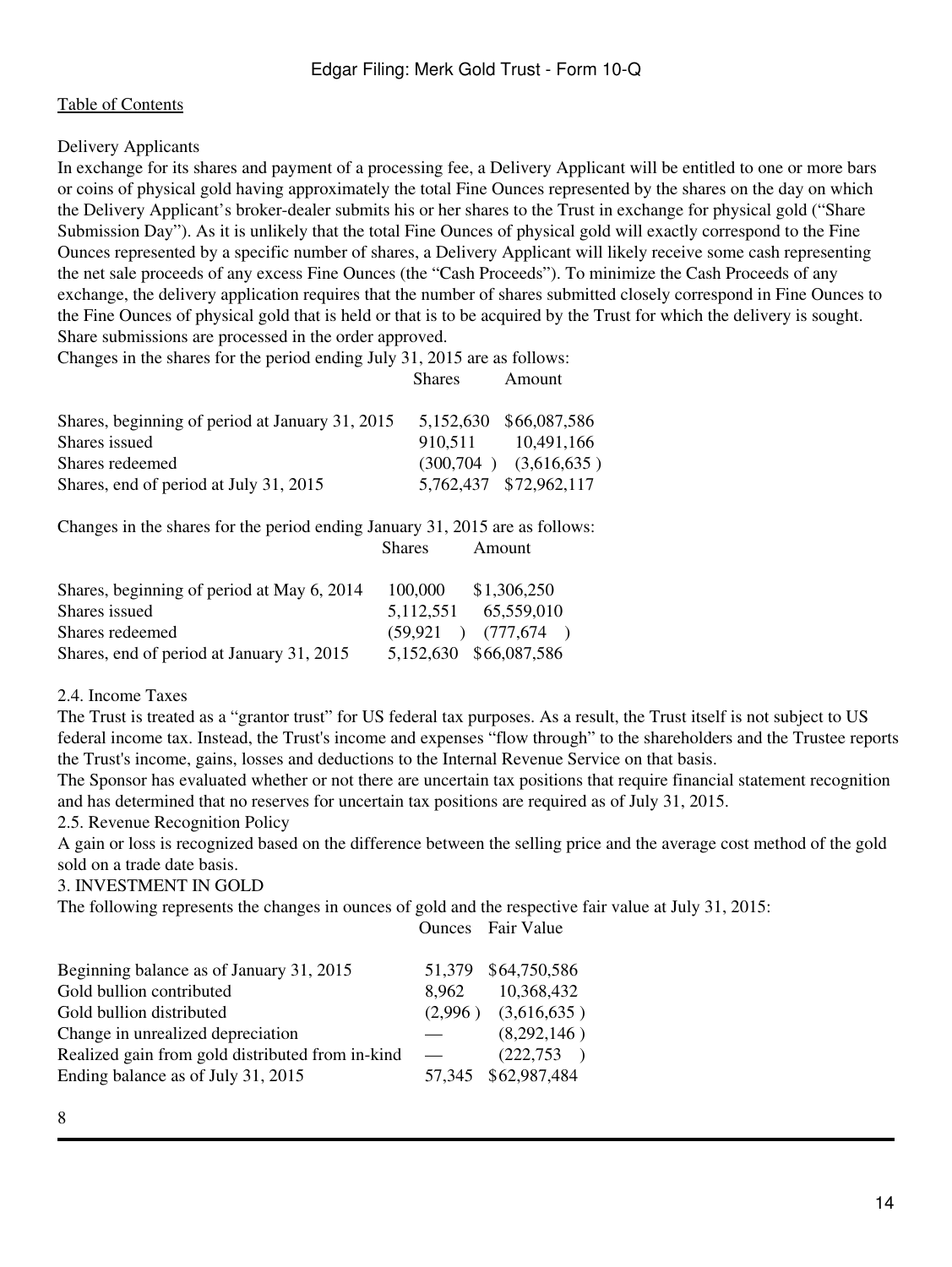## Edgar Filing: Merk Gold Trust - Form 10-Q

#### [Table of Contents](#page-2-0)

The following represents the changes in ounces of gold and the respective fair value at January 31, 2015: Ounces Fair Value

| Beginning balance as of May 6, 2014                                 | 1.000  | \$1,306,250         |
|---------------------------------------------------------------------|--------|---------------------|
| Gold bullion contributed                                            | 50,978 | 65,404,328          |
| Gold bullion distributed                                            | (599)  | (777, 674)          |
| Change in unrealized depreciation                                   |        | (1,188,296)         |
| Realized gain from gold distributed from in-kind —                  |        | 5.978               |
| Ending balance as of January 31, 2015                               |        | 51,379 \$64,750,586 |
| 4. RELATED PARTIES - SPONSOR, TRUSTEE, CUSTODIAN AND MARKETING FEES |        |                     |

Fees paid are to the Sponsor as compensation for services performed under the Trust Agreement. The Sponsor's fee is payable at an annualized rate of 0.40% of the Trust's Net Asset Value, accrued on a daily basis computed on the prior Business Day's Net Asset Value and paid monthly in arrears.

The Sponsor has agreed to assume the following administrative and marketing expenses incurred by the Trust: the Trustee's monthly fee and out-of-pocket expenses; the Custodian's fee; the marketing support fees and expenses; expenses reimbursable under the Custody Agreement; the precious metals dealer's fees and expenses reimbursable under its agreement with the Sponsor; exchange listing fees; Securities and Exchange Commission registration fees; printing and mailing costs; maintenance expenses for the Trust's website; audit fees; and up to \$100,000 per annum in legal expenses.

Affiliates of the Trustee, as well as affiliates of the Custodian may from time to time act as Authorized Participants to purchase or sell gold or shares for their own account, as agent for their customers and for accounts over which they exercise investment discretion.

#### 5. SHAREHOLDER OWNERSHIP

Merk Hard Currency Fund owned a market value of \$26,509,118 which equates to 42.17% ownership in the Trust at July 31, 2015. The Sponsor acts as investment advisor to the Merk Hard Currency Fund.

#### 6. CONCENTRATION OF RISK

The Trust's sole business activity is the investment in Gold bullion. Several factors could affect the price of gold: (i) global gold supply and demand, which is influenced by such factors as forward selling by gold producers, purchases made by gold producers to unwind gold hedge positions, central bank purchases and sales, and production and cost levels in major gold-producing countries; (ii) investors' expectations with respect to the rate of inflation; (iii) currency exchange rates; (iv) interest rates; (v) investment and trading activities of hedge funds and commodity funds; and (vi) global or regional political, economic or financial events and situations. In addition, there is no assurance that gold will maintain its long-term value in terms of purchasing power in the future. In the event that the price of gold declines, the Sponsor expects the value of an investment in the shares to decline proportionately. Each of these events could have a material adverse effect on the Trust's financial position and results of operations.

#### 7. INDEMNIFICATION

Under the Trust's organizational documents, each of the Trustee (and its directors, employees and agents) and the Sponsor (and its members, managers, directors, officers, employees, affiliates) is indemnified against any liability, cost or expense it incurs without gross negligence, bad faith or willful misconduct on its part and without reckless disregard on its part of its obligations and duties under the Trust's organizational documents. The Trust's maximum exposure under these arrangements is unknown as this would involve future claims that may be made against the Trust that have not yet occurred. However, based on industry experience, management believes the risk of loss is remote.

#### 8. SUBSEQUENT EVENTS

Management has evaluated the events and transactions that have occurred through the date the financial statements were issued and noted no items requiring adjustment of the financial statements or additional disclosures.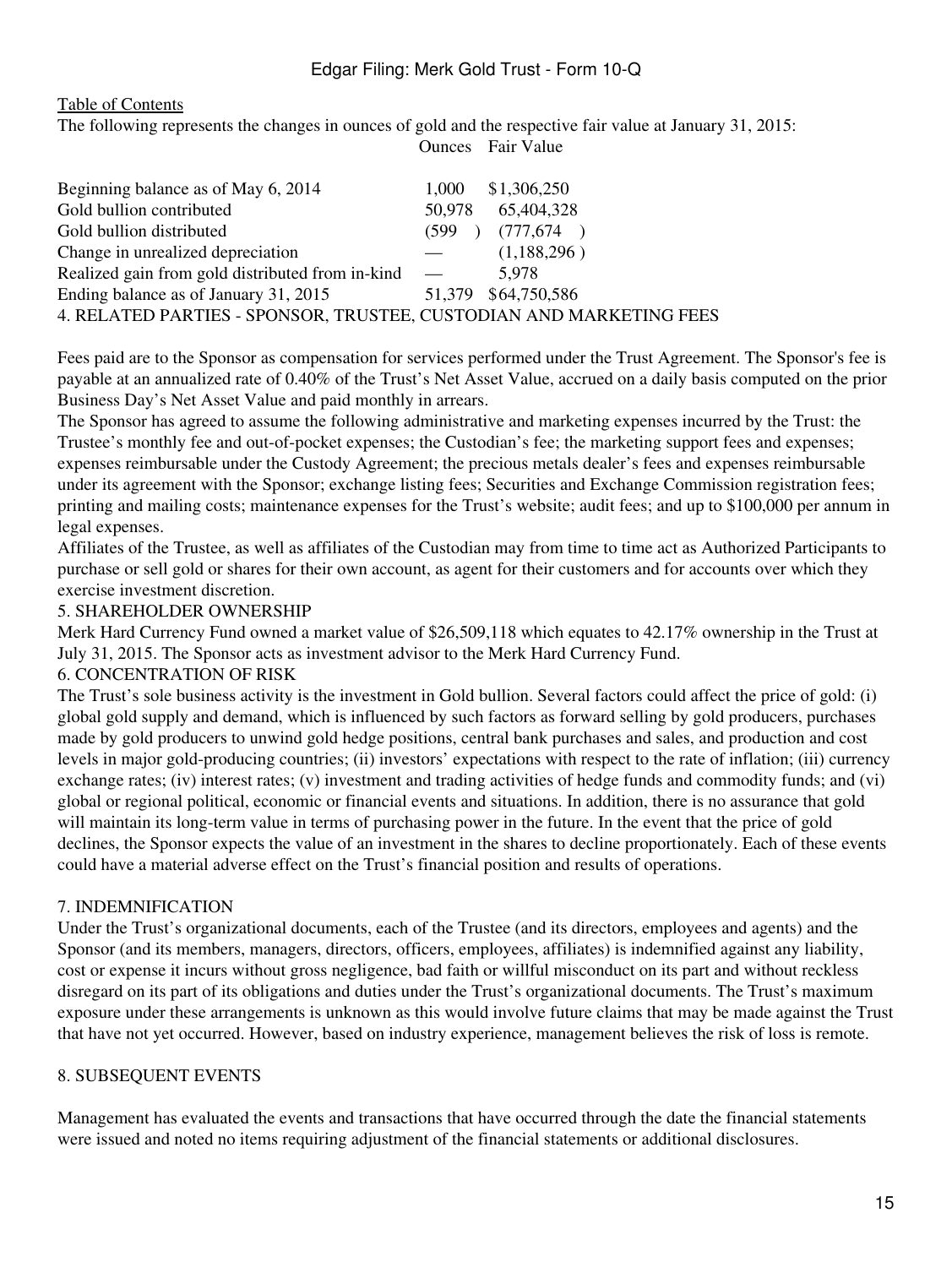\* \* \*

This report is submitted for the general information of the shareholders. It is not authorized for distribution to prospective investors unless preceded or accompanied by an effective prospectus, which includes information regarding the Trust's risks, objectives, fees and expenses and other information.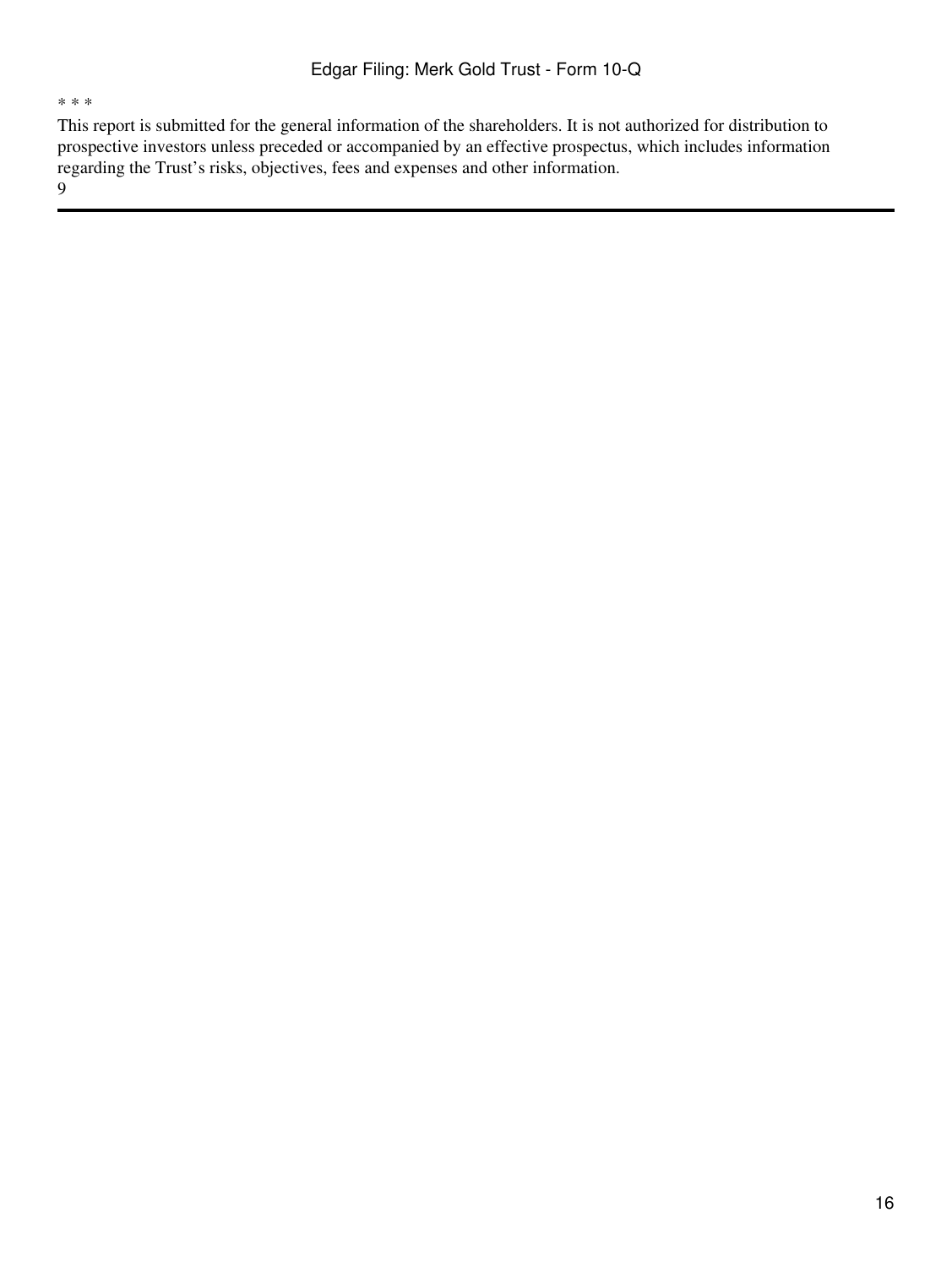# <span id="page-16-0"></span>MERK GOLD TRUST CAUTIONARY NOTE REGARDING FORWARD-LOOKING STATEMENTS

This Quarterly Report on Form 10-Q, or Quarterly Report, includes statements which relate to future events or future performance. In some cases, you can identify such forward-looking statements by terminology such as "may," "will," "should," "expect," "plan," "anticipate," "believe," "estimate," "predict," "potential" or the negative of these terms or other com terminology. All statements (other than statements of historical fact) included in this Quarterly Report that address activities, events or developments that may occur in the future, including such matters as changes in commodity prices and market conditions (for gold and the shares), the operations of Merk Gold Trust, or Trust, the plans of Merk Investments LLC, the sponsor of the Trust, or Sponsor, and references to the Trust's future success and other similar matters are forward-looking statements. These statements are only predictions. Actual events or results may differ materially. These statements are based upon certain assumptions and analyses made by the Sponsor on the basis of its perception of historical trends, current conditions and expected future developments, as well as other factors it believes are appropriate in the circumstances. Whether or not actual results and developments will conform to the Sponsor's expectations and predictions is subject to a number of risks and uncertainties, including the special considerations referenced in this Quarterly Report, general economic, market and business conditions, changes in laws or regulations, including those concerning taxes, made by governmental authorities or regulatory bodies, and other world economic and political developments. Consequently, all the forward-looking statements made in this Quarterly Report are qualified by these cautionary statements, and there can be no assurance that the actual results or developments the Sponsor anticipates will be realized or, even if substantially realized, that they will result in the expected consequences to, or have the expected effects on, the Trust's operations or the value of the shares. Moreover, neither the Sponsor, nor any other person assumes responsibility for the accuracy or completeness of the forward-looking statements. Neither the Trust nor the Sponsor undertakes an obligation to publicly update or conform to actual results any forward-looking statement, whether as a result of new information, future developments or otherwise, except as required by law.

<span id="page-16-1"></span>Item 2. Management's Discussion and Analysis of Financial Condition and Results of Operations

This information should be read in conjunction with the unaudited financial statements and notes to the unaudited financial statements included in Item 1 of Part 1 of this Form 10-Q. The discussion and analysis that follows may contain forward-looking statements with respect to the Merk Gold Trust's financial conditions, operations, future performance and business. These statements can be identified by the use of the words "may," "should," "expect," "plan," "anticipate," "believe," "estimate," "predict," "potential" or similar words and phrases. These statements are based upon certain assumptions and analyses Merk Investments LLC, the Sponsor, has made based on its perception of historical trends, current conditions and expected future developments. Neither the Trust nor the Sponsor is under a duty to update any of the forward looking statements, to conform such statements to actual results or to reflect a change in management's expectations or predictions.

## Introduction

The Merk Gold Trust (the "Trust") was formed pursuant to a depositary trust agreement (the "Trust Agreement") on May 6, 2014 under New York law. The Trust is not managed like a corporation or an active investment vehicle. It does not have any officers, directors, or employees and is administered by The Bank of New York Mellon (the "Trustee") pursuant to the Trust Agreement. The Trust is not registered as an investment company under the Investment Company Act of 1940, as amended, and is not required to register under such act. It will not hold or trade in commodity futures contracts, nor is it a commodity pool, or subject to regulation as a commodity pool operator or a commodity trading adviser in connection with issuing shares.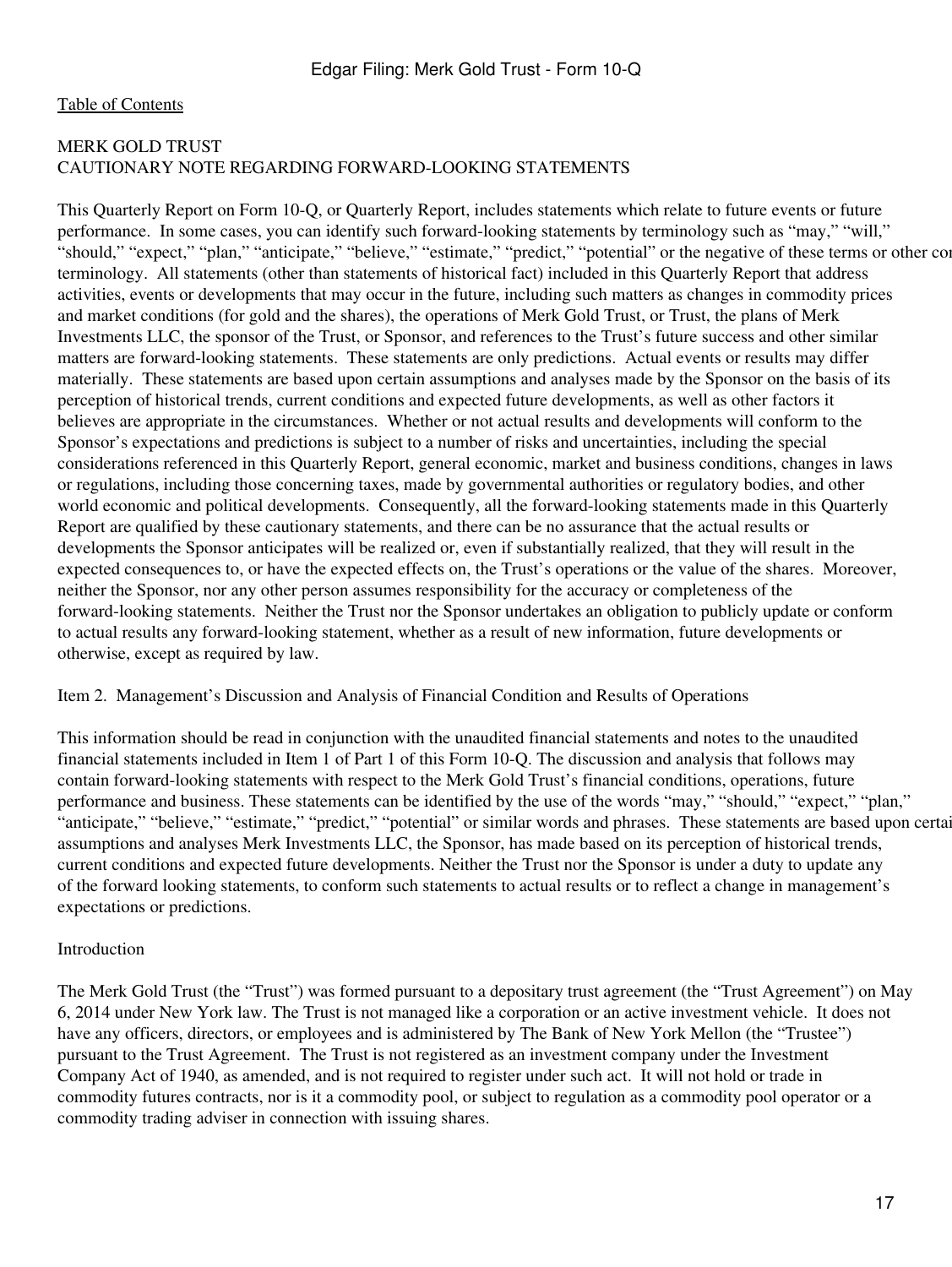# Edgar Filing: Merk Gold Trust - Form 10-Q

The Trust's primary objective is to provide investors with an opportunity to invest in gold through the shares and be able to take delivery of physical gold bullion and gold coins ("physical gold") in exchange for those shares. The Trust's secondary objective is for the shares to reflect the performance of the price of gold less the expenses of the Trust's operations. Each share represents a fractional undivided beneficial interest in the Trust's net assets. The Trust's assets consist principally of gold held on the Trust's behalf in financial institutions for safekeeping. Physical gold that the Trust will hold includes London Bars and, for the limited purposes described herein, other gold bars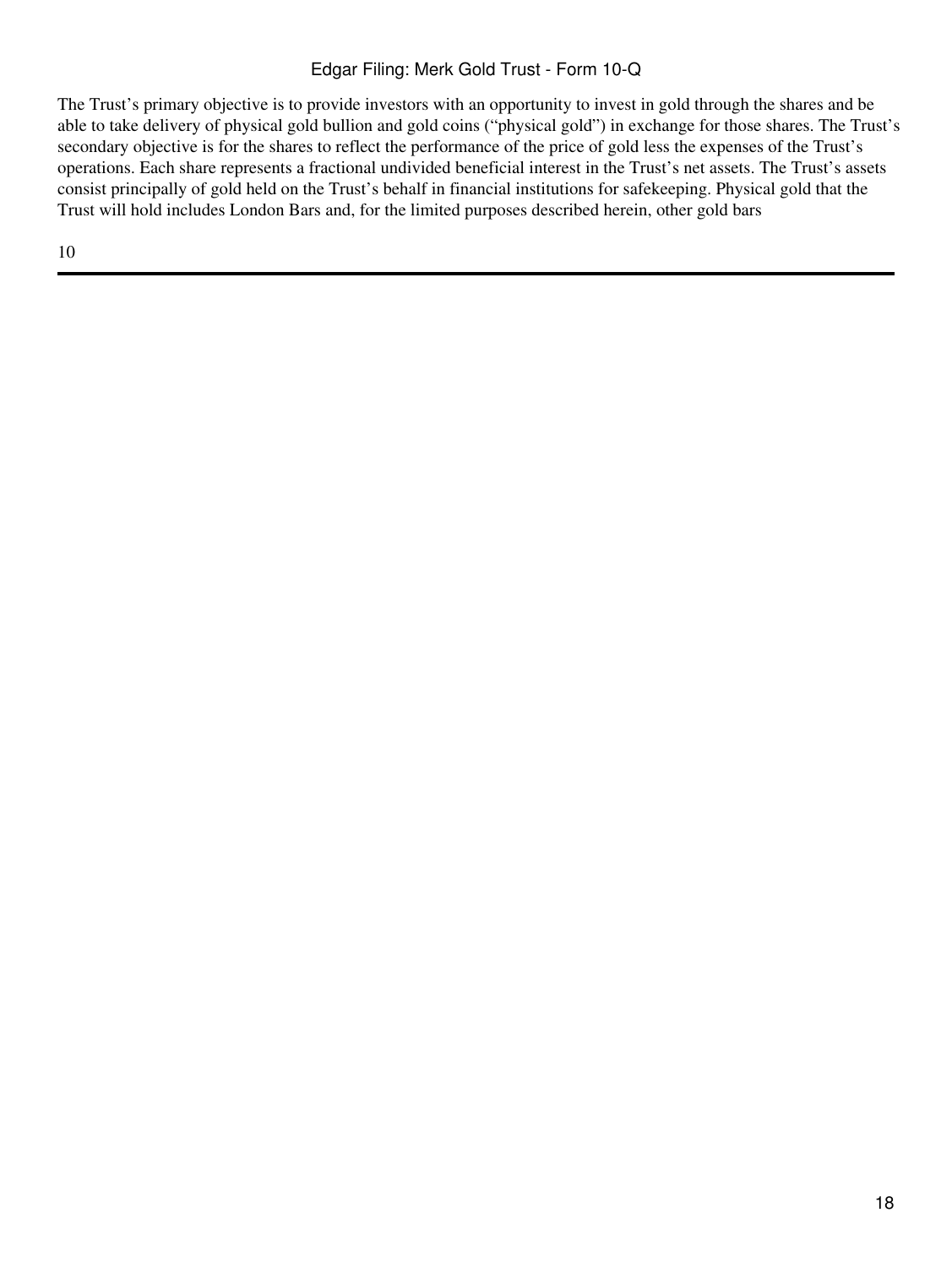and coins, without numismatic value, having a minimum fineness (or purity) of 995 parts per 1,000 (99.5%) or, for American Gold Eagle gold coins, with a minimum fineness of 91.67%.

Shares are issued by the Trust only in blocks of 50,000 shares called "Baskets" in exchange for gold from certain registered broker-dealers or other securities market participants ("Authorized Participants"). See "Creation and Redemption of Shares - Authorized Participants" in the notes to our financial statements for requirements to qualify as an Authorized Participant. Baskets may be redeemed by the Trust in exchange for the amount of gold corresponding to their redemption value. The Trust issues and redeems Baskets on an ongoing basis at net asset value to Authorized Participants who have entered into a contract with the Sponsor and the Trustee.

Shares of the Trust trade on the New York Stock Exchange (the "NYSE") Arca under the symbol "OUNZ".

Valuation of Gold and Computation of Net Asset Value

The Trustee determines the net asset value (the "NAV") of the Trust on each day that NYSE Arca is open for regular trading, as promptly as practical after 4:00 PM New York time. The net asset value of the Trust is the aggregate value of the Trust's assets less its estimated accrued but unpaid liabilities (which include accrued expenses).

In determining the Trust's net asset value, the Trustee values the gold held by the Trust based on the afternoon session of the twice daily fix of the price of a Fine Ounce of gold which starts at 3:00 PM London, England time and is performed in London by the ICE Benchmark Administration as an independent third-party administrator (the "LBMA PM Gold Price"). The Trustee also determines the net asset value per share. If on a day when the Trust's net asset value is being calculated the LBMA PM Gold Price for that day is not available, the Trustee will value the gold held by the Trust based on that day's morning session of the twice daily fix of the price of a Fine Ounce of gold, which starts at 10:30 AM London, England time and is performed in London by the ICE Benchmark Administration as an independent third-party administrator (the "LBMA AM Gold Price"). If no fix is available for the day, the Trustee will value the Trust's gold based on the most recently announced LBMA AM Gold Price or LBMA PM Gold Price. Prior to March 20, 2015, the Trustee utilized the daily fix of the price of a Fine Ounce of gold as performed by the five members of the London gold fix, which has now been replaced by the ICE Benchmark Administration as an independent third-party administrator.

If the Sponsor determines that such price is inappropriate to use, it shall identify an alternate basis for evaluation to be employed by the Trustee. The Sponsor may instruct the Trustee to use a different publicly available price which the Sponsor determines to fairly represent the commercial value of the Trust's gold.

Results from Operations

The Three and Six Months Ended July 31, 2015 Compared to the Period from May 6, 2014 to July 31, 2014

The Trust is a trust formed on May 6, 2014 under New York law pursuant to the Trust Agreement. After consideration of Financial Accounting Standards Topic 946, the Sponsor has concluded that for financial statement reporting purposes the Trust meets the fundamental characteristics of an investment company. In addition, while the Trust does not currently possess all of the typical characteristics of an investment company, the Sponsor believes the Trust's activities are consistent with those of an investment company and will therefore apply the guidance in Financial Accounting Standards Topic 946, including disclosure of the financial support contractually required to be provided by an investment company to any of its investees. The Sponsor is responsible for, among other things, overseeing the performance of The Bank of New York Mellon (the "Trustee") and the Trust's principal service providers, including the preparation of financial statements. The Trustee is responsible for the day-to-day administration of the Trust.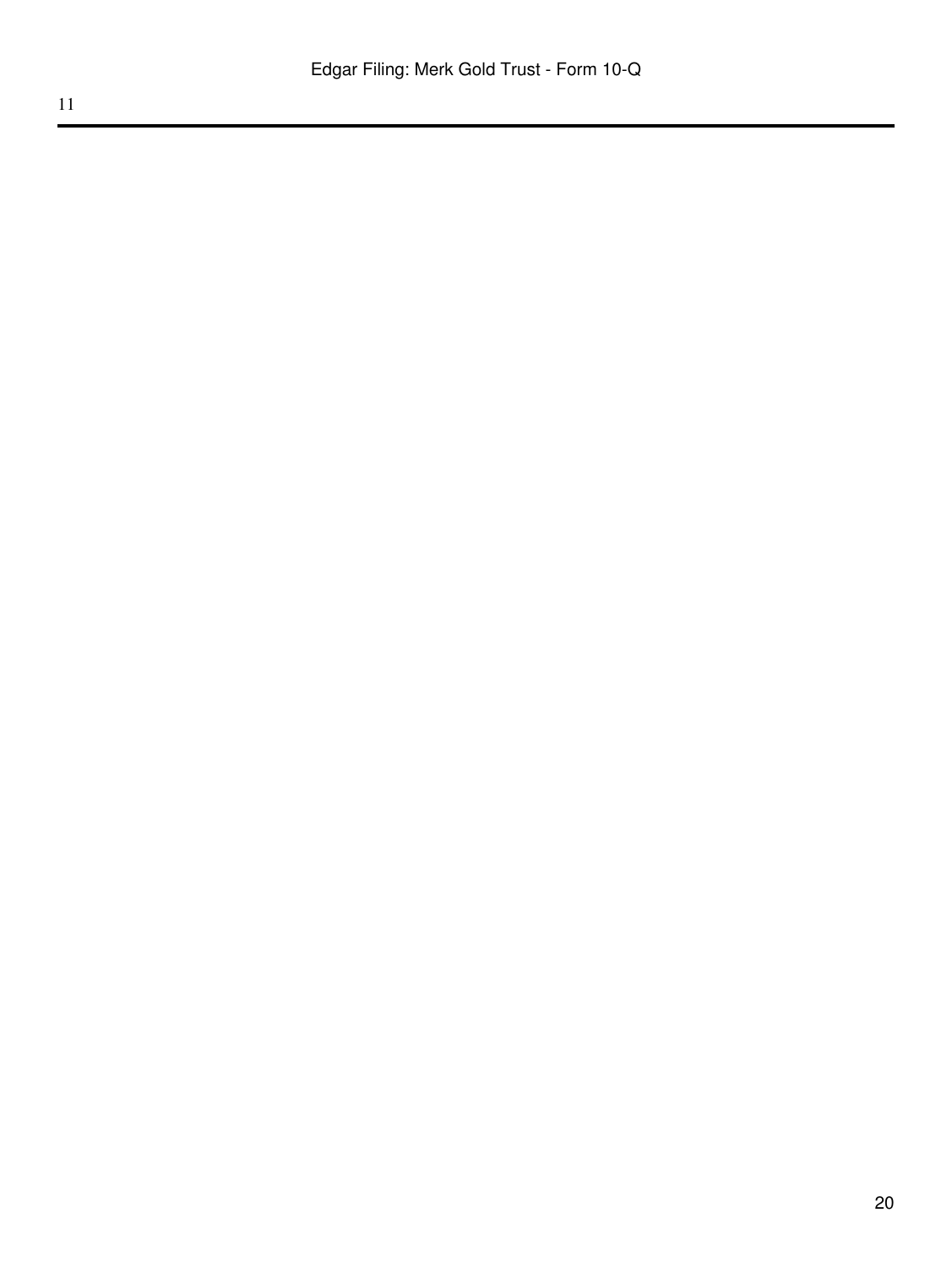The Trust's net asset value, or NAV, as of July 31, 2015 was \$62,987,480, compared to \$55,829,974 as of July 31, 2014. Outstanding shares as of July 31, 2015 were 5,762,437, following direct redemption of 704 shares in the quarter, compared to 4,347,492 shares outstanding as of July 31, 2014. Additionally, 5,166 shares were created in the quarter ended July 31, 2015 for Sponsor's fees, compared to 1,489 shares for such purpose in the period from May 6, 2014 to July 31, 2014. The increase in Sponsor's fees shares is a result of the increased NAV of the Trust, as Sponsor's fees are payable at an annualized rate of 0.40% of the Trust's NAV, accrued on a daily basis computed on the prior business day's NAV and paid monthly in arrears.

The Trust's NAV per share decreased approximately 13% from January 31, 2015 to July 31, 2015, starting at \$12.57 per share and ending the period at \$10.93 per share; the Trust's NAV per share decreased approximately 7% during the quarter ended July 31, 2015 from \$ 11.76 per share to \$10.93 per share. The Trust's NAV per share fell slightly more than the price per ounce of gold on a percentage basis due to the Sponsor's fees, which were 5,166 shares in total for the quarter. The NAV per share of \$12.23 on May 18, 2015 was the highest during the quarter, compared with a low of \$10.82 on July 30, 2015.

The change in net assets from operations for the quarter ended July 31, 2015 was \$2,933,897 resulting from creations of \$7,382,940, redemptions of  $(7,739)$ , the sponsor fee of  $(61,286)$ , a net realized loss of  $(1,179)$  on gold bullion distributed for the redemption of shares and a net change in unrealized appreciation/depreciation on investments in gold bullion of \$(4,378,839). In comparison, the change in net assets from operations for the period from May 6, 2014 to July 31, 2014 was \$54,523,724 resulting from creations of \$54,817,367, redemptions of \$(70,286), the sponsor fee of \$(37,406) a net realized gain of \$636 on gold bullion distributed for the redemption of shares and a net change in unrealized appreciation/depreciation on investments in gold bullion of \$(186,587).

Other than the Sponsor's fee, the Trust had no expenses during the quarter ended July 31, 2015 or the period from inception (May 6, 2014) through July 31, 2014.

## Liquidity & Capital Resources

The Trust is not aware of any trends, demands, commitments, events or uncertainties that are reasonably likely to result in material changes to its liquidity needs. In exchange for the Sponsor's fee, the Sponsor has agreed to assume most of the expenses incurred by the Trust. As a result, the only ordinary expense of the Trust during the period covered by this report was the Sponsor's fee.

The Trustee will, at the direction of the Sponsor or in its own discretion, sell the Trust's gold as necessary to pay the Trust's expenses not otherwise assumed by the Sponsor. The Trustee will not sell gold to pay the Sponsor's fee but will pay the Sponsor's fee in shares in lieu of cash. At July 31, 2015 and at July 31, 2014, the Trust did not have any cash balances.

Off-Balance Sheet Arrangements

The Trust has no off-balance sheet arrangements.

## Critical Accounting Policies

The unaudited financial statements and accompanying notes are prepared in accordance with accounting principles generally accepted in the United States of America. The preparation of these unaudited financial statements relies on estimates and assumptions that impact the Trust's financial position and results of operations. These estimates and assumptions affect the Trust's application of accounting policies. In addition, please refer to Note 2 to the unaudited financial statements for further discussion of accounting policies.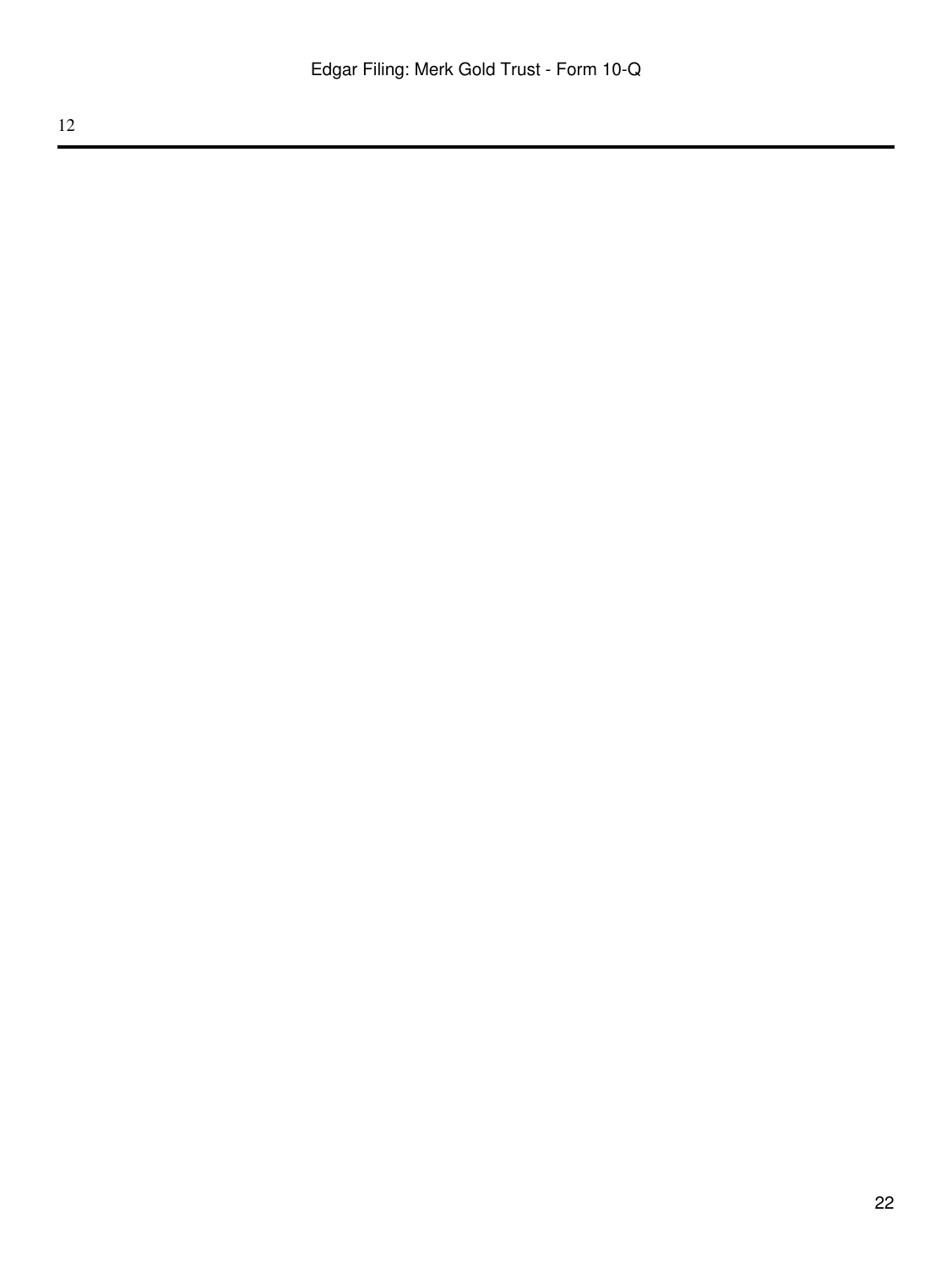Effective May 6, 2014, the Trust has adopted the provisions of Topic 946, Investment Companies, and follows specialized accounting.

#### Investment by Certain Retirement Plans

Section 408(m) of the Internal Revenue Code, as amended (the "Code"), provides that the purchase of a "collectible" as an investment for an individual retirement account (an "IRA") or for an individually directed account maintained under a plan that is tax-qualified under Section 401(a) of the Code (a "Tax-Qualified Account") is treated as a taxable distribution from the account to the owner of the IRA, or to the participant for whom the Tax-Qualified Account is maintained, of an amount equal to the cost to the account of acquiring the collectible. The Trust has received a private letter ruling from the Internal Revenue Service which provides that the acquisition of shares by the trustee or custodian of an IRA or a Tax-Qualified Account will not constitute the acquisition of a collectible, and thus, a Tax-Qualified Account owning shares will not be treated as having made a distribution to the IRA owner or plan participant under Code section 408(m) solely by virtue of owning such shares. However, in the event any redemption of shares results in the distribution of gold coins or gold bullion to an IRA or a Tax-Qualified Account, such distribution would constitute the acquisition of a collectible and therefore a distribution from the account, except to the extent the those gold coins or gold bullion satisfies section  $408(m)(3)$  of the Code.

Investors who are considering exchanging their shares for gold coins or gold bullion should consult with their tax advisors regarding the tax implications thereof before doing so.

#### ERISA and Related Considerations

The Employee Retirement Income Security Act of 1974, as amended ("ERISA"), and/or section 4975 of the Code impose certain requirements on employee benefit plans and certain other plans and arrangements, including IRAs and individual retirement annuities, Keogh plans, and certain collective investment funds or insurance company general or separate accounts in which such plans or arrangements are invested, that are subject to ERISA and/or the Code (collectively, "Plans"), and on persons who are fiduciaries with respect to the investment of assets treated as "plan assets" of a Plan. Investments by Plans are subject to the fiduciary requirements and the applicability of prohibited transaction restrictions under ERISA.

Government plans and some church plans are not subject to the fiduciary responsibility provisions of ERISA or the provisions of section 4975 of the Code, but may be subject to substantially similar rules under state or other federal law. Fiduciaries of any such plans are advised to consult with their counsel prior to an investment in shares.

In contemplating an investment of a portion of Plan assets in shares, the Plan fiduciary responsible for making such investment should carefully consider, taking into account the facts and circumstances of the Plan, the "Risk Factors" discussed below and whether such investment is consistent with its fiduciary responsibilities, including, but not limited to: (a) whether the fiduciary has the authority to make the investment under the appropriate governing plan instrument; (b) whether the investment would constitute a direct or indirect non-exempt prohibited transaction with a party in interest; (c) the Plan's funding objectives; and (d) whether under the general fiduciary standards of investment prudence and diversification such investment is appropriate for the Plan, taking into account the overall investment policy of the Plan, the composition of the Plan's investment portfolio and the Plan's need for sufficient liquidity to pay benefits when due.

<span id="page-22-0"></span>Item 3. Quantitative and Qualitative Disclosures About Market Risk

The Trust does not engage in transactions in foreign currencies which could expose the Trust or holders of shares to any foreign currency related market risk. The Trust does not invest in any derivative financial instruments or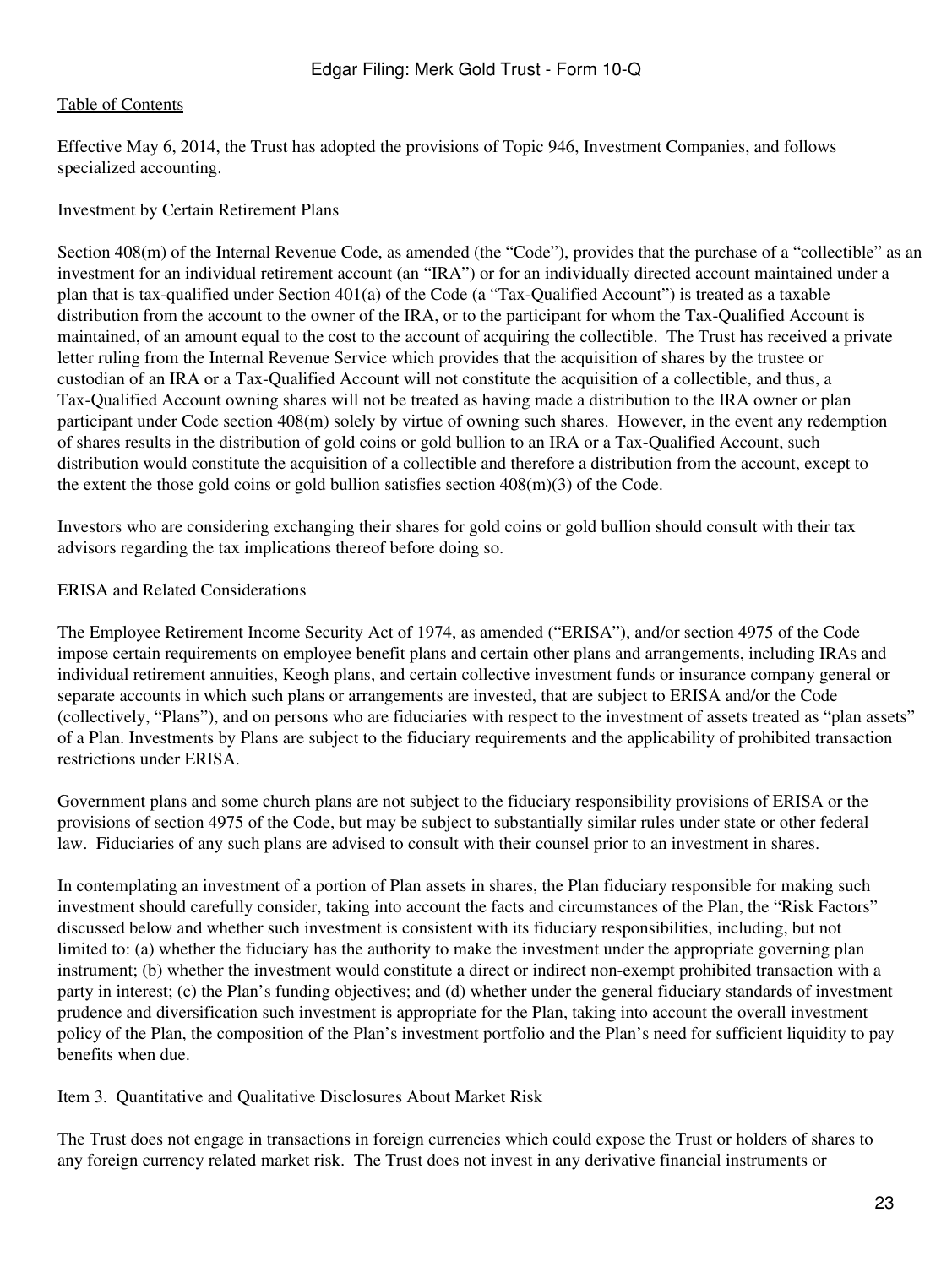long-term debt instruments.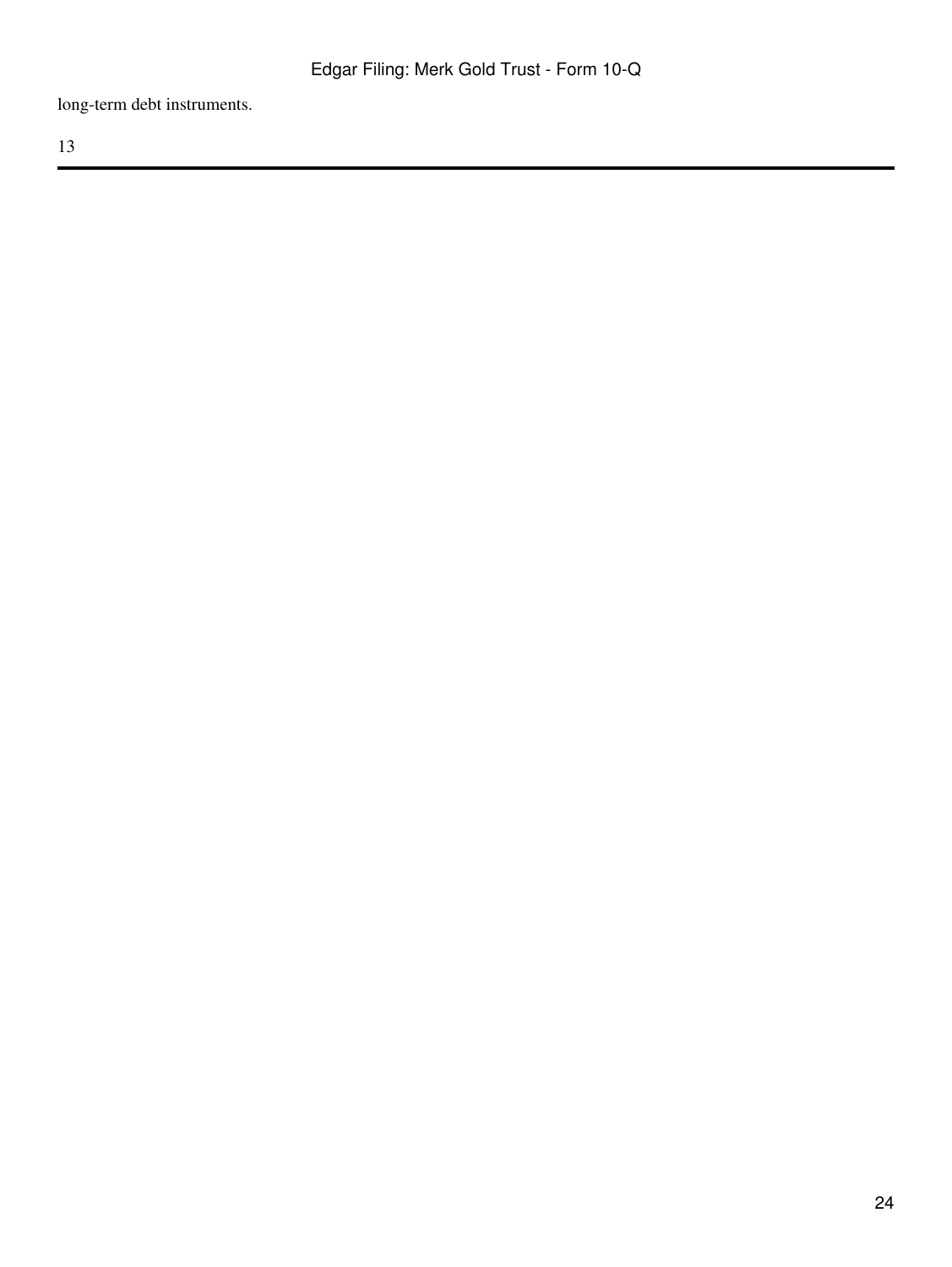#### <span id="page-24-0"></span>Item 4. Controls and Procedures

The Trust maintains disclosure controls and procedures that are designed to ensure that information required to be disclosed in its reports under the Securities Exchange Act of 1934, as amended (the "Exchange Act") is recorded, processed, summarized and reported within the time periods specified in the Securities and Exchange Commission's rules and forms, and that such information is accumulated and communicated to the principal executive officer and principal financial officer of the Sponsor, and to the auditor, as appropriate, to allow timely decisions regarding required disclosure.

Under the supervision and with the participation of the principal executive officer and principal financial officer of the Sponsor, the Sponsor conducted an evaluation of the Trust's disclosure controls and procedures, as defined under Exchange Act Rules 13a-15(e) and 15d-15(e). Based on this evaluation, the principal executive officer and principal financial officer of the Sponsor concluded that, as of July 31, 2015, the Trust's disclosure controls and procedures were effective.

There have been no changes in the Trust's or Sponsor's internal control over financial reporting that occurred during the Trust's fiscal quarter ended July 31, 2015 that have materially affected, or are reasonably likely to materially affect, the Trust's or Sponsor's internal control over financial reporting.

## <span id="page-24-1"></span>PART II - OTHER INFORMATION

<span id="page-24-2"></span>Item 1. Legal Proceedings

None.

<span id="page-24-3"></span>Item 1A. Risk Factors

You should carefully consider the factors discussed under the caption "Risk Factors" beginning on page 25 of our Annual Report on Form 10-K (the "Annual Report"), filed with the Securities and Exchange Commission on April 29, 2015, which could materially affect our business, financial condition or future results. There have been no material changes in our risk factors from those disclosed in the Annual Report.

<span id="page-24-4"></span>Item 2. Unregistered Sales of Equity Securities and Use of Proceeds

a) None.

b) Not applicable.

c)

|                                                              |               | Average      |
|--------------------------------------------------------------|---------------|--------------|
|                                                              | Total         | Ounces       |
| Shares Redeemed Per Month in the Quarter ended July 31, 2015 | <b>Shares</b> | of Gold      |
|                                                              | Redeemed Per  |              |
|                                                              |               | <b>Share</b> |
| Period                                                       |               |              |
| $05/01/15$ to $05/31/15$                                     |               | 0.010        |
| $06/01/15$ to $06/30/15$                                     |               | 0.010        |
| 07/01/15 to 07/31/15                                         | 704           | 0.010        |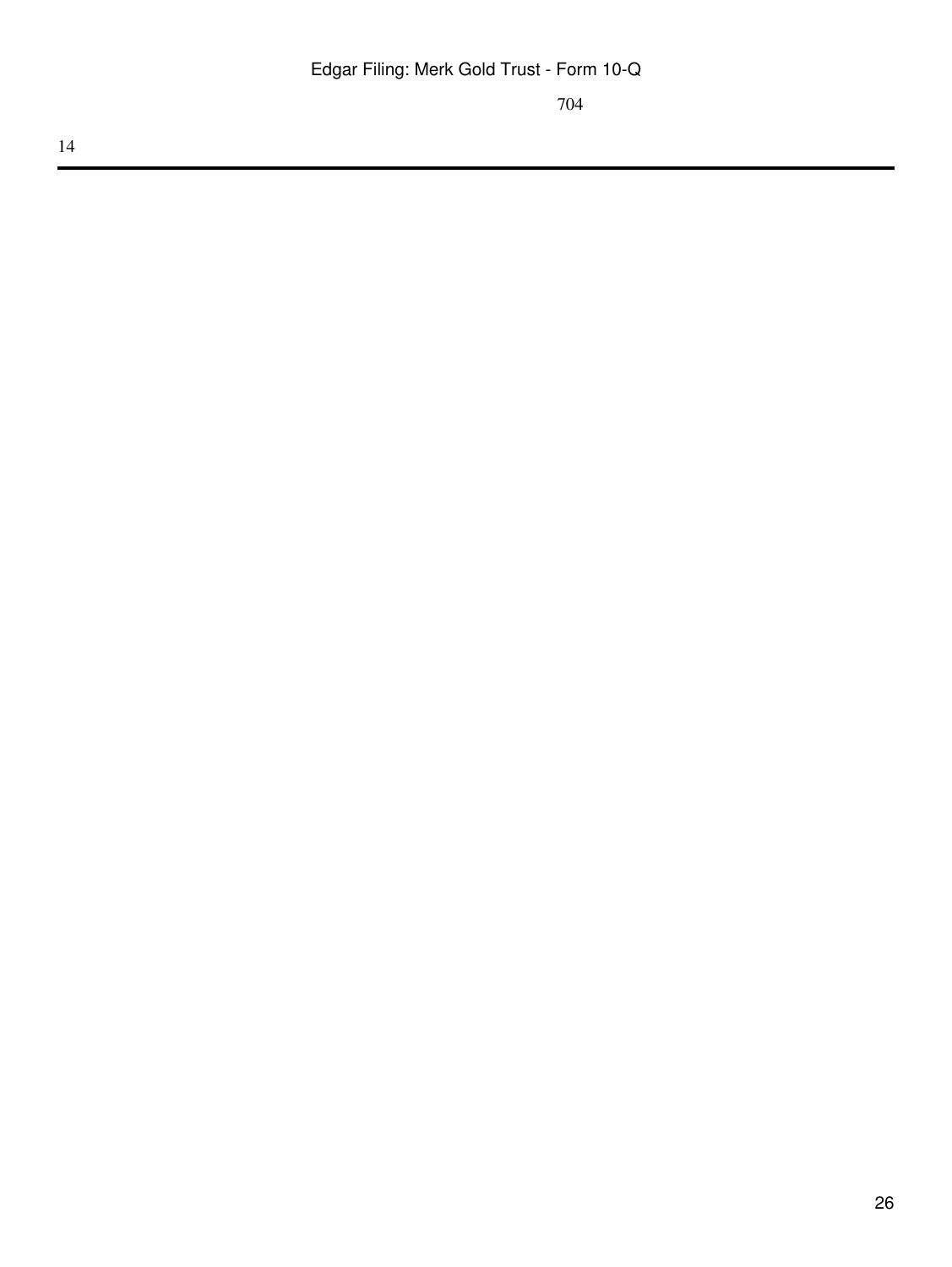<span id="page-26-0"></span>Item 3. Defaults Upon Senior Securities

None.

<span id="page-26-1"></span>Item 4. Mine Safety Disclosures

None.

<span id="page-26-2"></span>Item 5. Other Information

None.

<span id="page-26-3"></span>Item 6. Exhibits

Exhibits Description No.

- 31.1 Certification by Principal Executive Officer and Principal Financial Officer Pursuant to Section 302 of the Sarbanes-Oxley Act of 2002.
- 32.1 Certification by Principal Executive Officer and Principal Financial Officer Pursuant to 18 U.S.C Section 1350, as Adopted Pursuant to Section 906 of the Sarbanes-Oxley Act of 2002.

101.INS\* XBRL Instance Document

\_\_\_\_\_\_\_\_\_\_\_\_\_\_\_\_\_\_\_\_\_\_\_\_\_

- 101.SCH\* XBRL Taxonomy Extension Schema Document
- 101.CAL\* XBRL Taxonomy Extension Calculation Linkbase Document
- 101.DEF\* XBRL Taxonomy Extension Definition Linkbase Document
- 101.LAB\* XBRL Taxonomy Extension Label Linkbase Document

101.PRE\* XBRL Taxonomy Extension Presentation Linkbase Document

<sup>\*</sup> Pursuant to Rule 406T of Regulation S-T, these interactive data files are deemed not filed or part of a registration statement or prospectus for purposes of Sections 11 or 12 of the Securities Act of 1933, as amended, are deemed not filed for the purposes of Section 18 of the Securities and Exchange Act of 1934, as amended, and otherwise are not subject to liability under those sections.